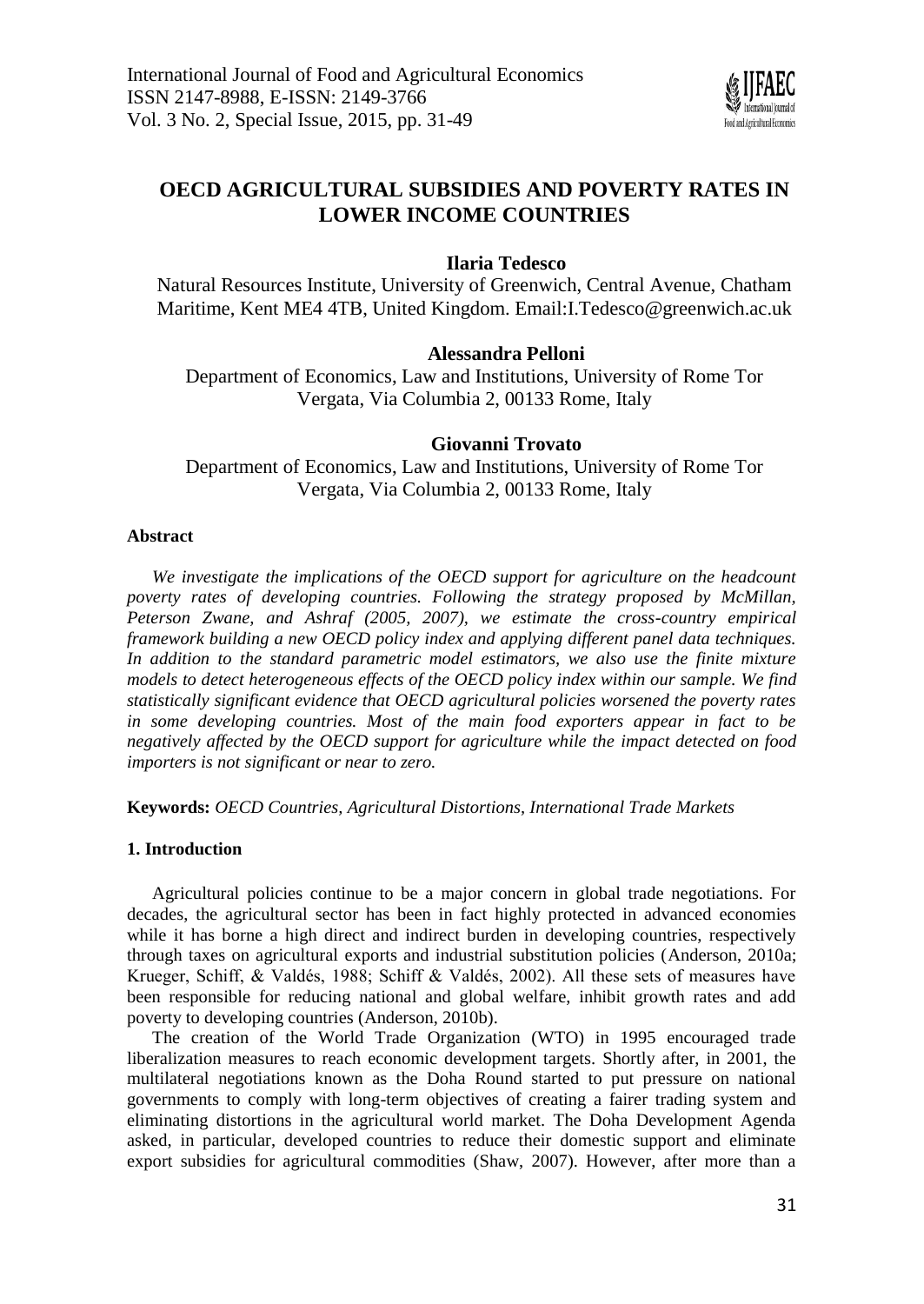decade, members countries still seem unable to bring to a successful conclusion the bulk of the negotiations, confirming agricultural issues among the most controversial topics to reach an agreement on (Hebebrand & Josling, 2011; Matthews, 2013).

Large agricultural direct subsidies in OECD countries have been claimed to create an unfair competitive environment and distort world trade dynamics by lowering international market prices of food and agricultural commodities below their production costs (Aksoy  $\&$ Beghin, 2005; Beghin Roland-Holst, & van der Mensbrugghe, 2002).

Moreover, market access barriers, such as import tariffs, import restrictions on raw and processed agricultural commodities, non-tariff barriers, etc., have contributed to even more welfare losses in global terms (Anderson, Martin, & Valenzuela, 2006; Hertel & Keeney, 2006). The consequent inability of lower income countries to compete on distorted markets may have hampered the development of their primary sector. This may reflect on the whole economic process of poorer economies, considering that the largest part of their population relies on agricultural activities for their living (World Bank, 2007).

The effects of OECD agricultural practices may vary depending on the trade and productive structure of lower income countries . On one hand, the OECD subsidized regime is pointed out to depress the world prices and harm the current and potential exporters of agricultural products. As a consequence, its withdrawal has the effect of expanding the output production in those countries. On the other hand, some scholars suggested the theoretical possibility that the effects of the removal of OECD support are not so straightforward, detecting instead a negative impact for the development process of the net food importers and developing countries involved in preferential trade agreements (Bhagwati, 2005; Panagariya, 2002, 2005). It has been also found that restricted trade regimes amplifies the volatility of world food prices (Tyers & Anderson, 1992). When a country sets a policy isolating the domestic food market from international prices fluctuations, in fact, other countries in turn alter their agricultural trade measures causing the weakening of the original attempt and the increase of the global price volatility (Anderson, 2013). This price instability might have hampered the poorest people, who devote a large proportion of their income on food expenditures, and inequality rates in developing countries (Caracciolo & Santeramo, 2013; Organisation for Economic Co-operation and Development, 2011). The issue is contentiously discussed, also in light of the increasing agricultural protection in Eastern Europe and East Asian countries.

The aim of our paper is to investigate the effects of the OECD trade and agriculture policies on developing countries using panel data models. The likely impact of eliminating the agricultural trade distortions on the global and national welfare has been assessed so far using Computable General Equilibrium (CGE) models. Although developing countries tend to be affected in different ways by the removal of subsidies in the OECD countries, most of the analyses detected a pro-development net effect (Stiglitz & Charlton, 2005). Simulating the removal of the OECD subsidies and trade barriers, Diao, Diaz-Bonilla, Robinson, and Orden (2005) showed results conducive to an increase of the agricultural exports and, consequently, of the value added of the primary sector in developing countries. Their model also predicted that the increasing agricultural production led to multiplicative effects on the overall GDP, boosting the employment rate and the demand for non-agricultural goods and services. Using long term projections, the LINKAGE model of the World Bank calculated the impact of removing all the market distortions on the world economy. Using the database built by Anderson and Valenzuela (2008), the projections suggested that the reforms intervened to correct distortions during the past decades led to an overall gain of 233 billion of USD per year (Valenzuela, van der Mensbrugghe, & Anderson, 2009). Simulating, instead, a global removal of all agricultural subsidies, taxes and import tariffs on the world baseline economy in 2004, the global gain would be around 168 billion of USD per year. Even if negative effects may be tracked for some developing countries, Valenzuela et al.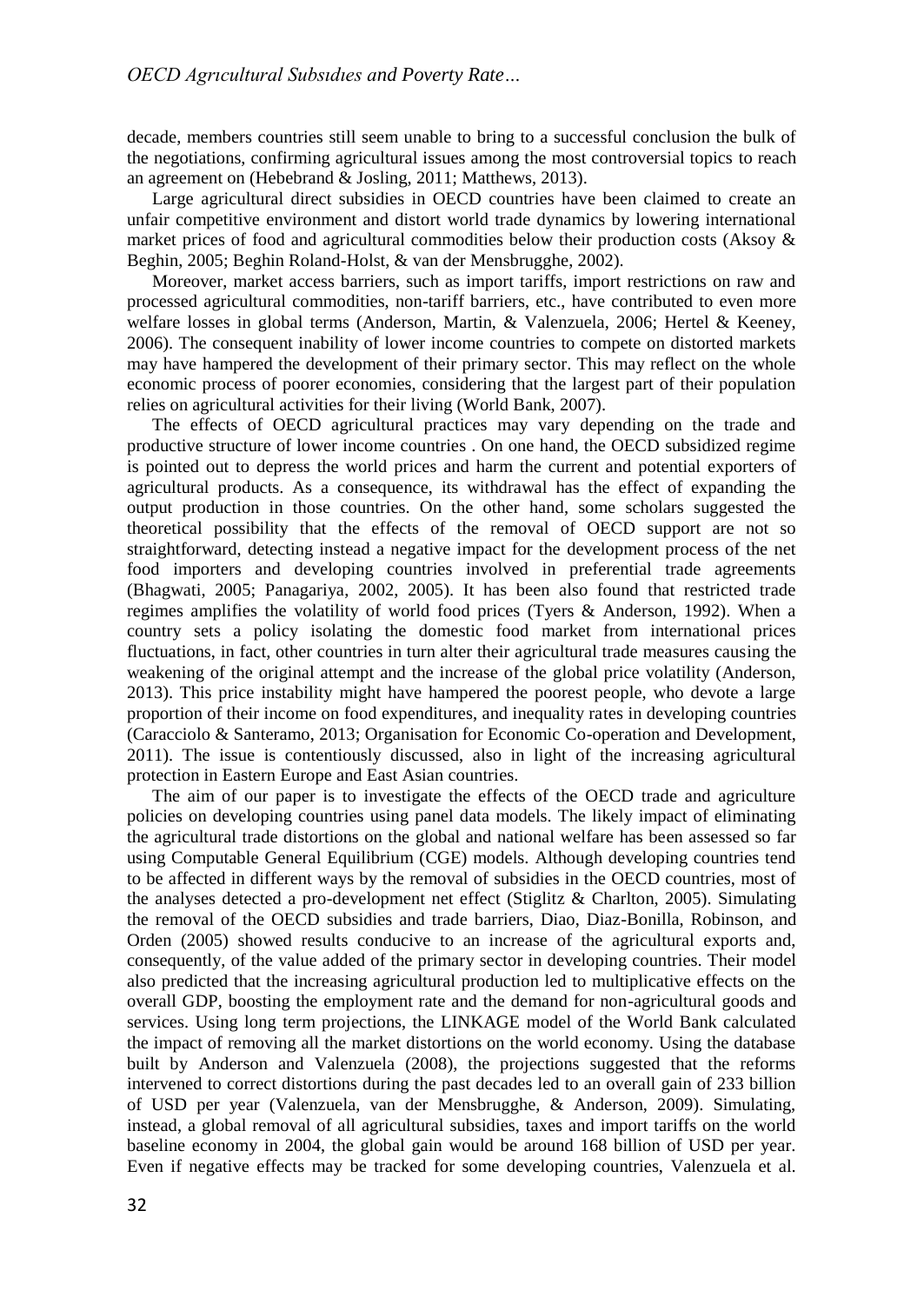(2009) calculated a net farm incomes increasing of 5.6 percent in developing countries, confirming the effectiveness of this strategy to alleviate poverty and inequality.

In alternative to the CGE models, a cross-country regression framework was first proposed by McMillan, Peterson Zwane, and Ashraf (2005, 2007). They built an index that weighted own OECD agricultural support on the agricultural production of developing economies for the period 1982-2000. They found no robust evidence that the OECD agricultural subsidies captured by the index worsen poverty rates or income in various samples, i.e. including all developing countries, the Cairns Group and historical food importers . Using the same index, Dewbre, Thompson, and Dewbre (2007) estimated, instead, a negative effect on farm income growth in all the developing economies included in their sample, although with low statistical significance.

Our investigation is new in many respects. Our first innovation is to build a new measure to estimate the impact of the support for OECD agriculture on the poorer economies. We employ the same methodology proposed by McMillan et al. (2005, 2007) using instead a different database that includes a longer time series and the OECD support measure for cotton, an heavily subsidized commodity especially in United States, which was not accounted by the authors. We estimate the impact of our OECD agricultural policy index using the standard parametric models (i.e. OLS, FE and FGLS) considering the pre-assigned samples: all developing countries, the Cairns Groups and the food importers. For the latest, we consider all the countries with a long-term net food importer status. We also employ the finite mixture models estimation approach to deal with possible sources of heterogeneity in our specification. Parameters may in fact vary in cross-country and panel growth regressions (Durlauf, 2001). Moreover, the standard parametric models do not take into account the unobserved heterogeneity due, for example, to institutional, cultural and geographical factors, initial conditions of the countries (Bloom, Canning, & Sevilla, 2003; Desdoigts, 1999), or omitted variables in the specification (Aitkin, 1999). Introducing latent effects to model heterogeneity sources, the finite mixture models allow for an endogenous (i.e. posterior) clustering of the countries. The assumption is that each country has some probability to be assigned to a specific group (or latent class), based on the random parameters associated to some elements of the covariate set. Data then attribute each country to a specific group and draw the number of clusters. For our analysis, we associate a random parameter to the constant and to our OECD agricultural policy index, considering that - as emerged in the debate - the effects of the rich-countries agricultural policies may differ due to some developing countries' trade characteristics. Using both kind of techniques, our econometric results show that the OECD support policies are likely to worsen poverty rates, especially in large net food exporters.

The paper is structured as follows: after this introduction the Section 2 describes the samples and the construction of the OECD policy index. Section 3 presents the empirical strategy and the related methodology. In the Section 4 our results are described and discussed. The Section 5 concludes.

### **2. Data**

Our sample includes 67 countries classified by the World Bank as low-, lower-middleand upper middle-income countries, for the period 1978-2009<sup>i</sup>. We consider all the developing countries that have at least two observations for the headcount poverty rate. Considering our interest in historical agricultural production, we exclude some countries for which data on agricultural output were not available in the early '60s (mostly ex-Soviet Republics) and small islands with a very limited agricultural sector.

To calculate the OECD support for agriculture, we consider the richest economies that subsidized their agricultural sectors since the '60s.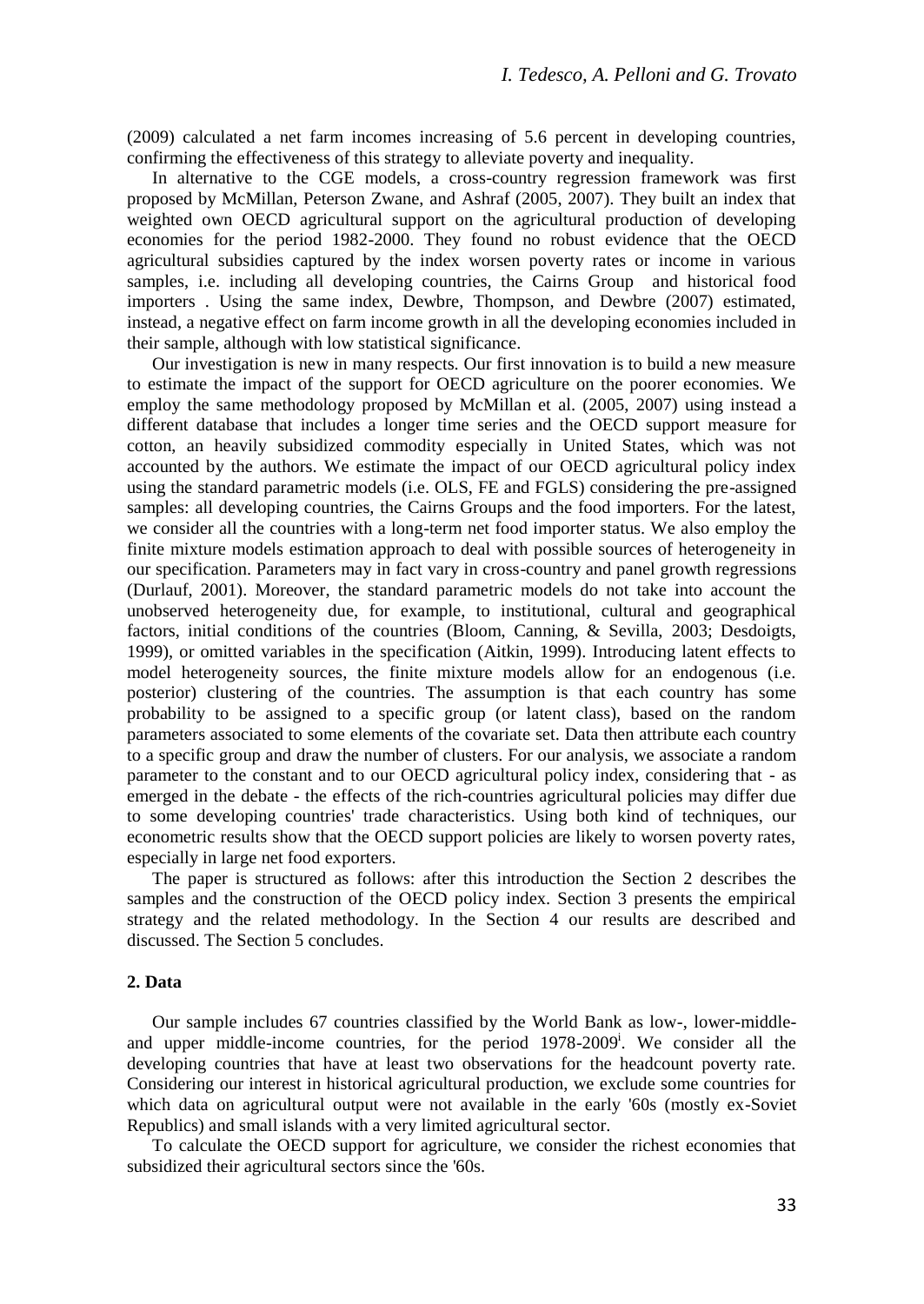As anticipated, we estimate the impact of the OECD agricultural policy index on all the developing countries and then on subsamples that group together only the members of the Cairns Group and the food importers, respectively. The Cairns Group is composed by competitive agricultural exporting countries which account for more than 25% of the world's agricultural exports<sup>ii</sup>. For the sub-sample of the net food importers, we consider all the countries with a long-term (i.e. during the whole time period) net food importer status. For the identification of these countries, we rely on the classification proposed by Ng and Aksoy (2008)<sup>ii</sup>. Appendix 1 lists the classification of all the countries included in all our samples and of the OECD countries considered. In Appendix 2 it is reported the food and the general agriculture trade status of the developing countries included in our sample<sup>iv</sup>.

#### **2.1. The OECD Agricultural Support Index**

We now describe the procedure we have followed to build our country- and time-specific index measuring the implicit production-weighted subsidy faced by each developing country. For its construction, we use the World Bank database "Global Estimates of Distortions to Agricultural Incentives" created by Anderson and Valenzuela (2008) and its updated version by Anderson and Nelgen  $(2012)^{v}$ . These databases reports on commodity-specific and aggregate agricultural distortions for both developed and developing countries complementing and broadening the existent database built by Krueger *et al.*, OECD and IFPRI (Anderson, 2010a).

To calculate our index we employ the methodology proposed by McMillan *et al.* (2005, 2007) using, as said, a different database and time span. McMillan *et al.* (2005, 2007) used the database from the OECD Trade and Agriculture Directorate (available data from 1987) and US Department of Agriculture (USDA) (for the period 1982-1990). They used three types of indicators that identify the agricultural support: the Producer Support Estimates (PSEs), the Producer Nominal Protection Coefficients (NPCs) and the Nominal Assistance Coefficients (NACs). In their econometric analysis, the authors used the NPCs variable as a measure of OECD agricultural support, although claiming lack of results also when using the other measures. Details on the support measures are in the Appendix 3.

In a perfectly competitive economy with no market failures, a country would maximize the national welfare allowing domestic farm and consumer price of a (homogenous) product to equal the international price multiplied by the country' exchange rate. Any governmentimposed intervention that shifts the price from equality is considered welfare reducing (Anderson, 2010b). To track these distortions in the agricultural sector, we use the Nominal Rates of Assistance (NRAs) that combine tariffs on imports of competing commodities, direct subsidies (or taxes) to production and subsidies (or taxes) to the farm use of intermediate inputs (Anderson, Croser, Sandri, & Valenzuela,  $2009$ )<sup>v<sub>1</sub></sup>. A positive NRA represents essentially the percentage by which the government policies raise gross returns to farmers of a specific agricultural commodity above what they would be without government's intervention.

Our index includes the following agricultural commodities: barley, oat, maize, wheat, rice, beef, pig meat, poultry, sheep meat, eggs, milk, sugar, cotton, wool, rapeseed, soybeans and sunflowers.

Differently from McMillan *et al.* (2005, 2007), we also include cotton, a commodity heavily subsidized in the United States. The commodities we choose are the most heavily subsidized agricultural goods produced in the OECD for which the data are available for all the OECD countries in our sample.

For each commodity listed above, first we obtain the weighted mean of NRA across OECD countries using as weights each country's share of production.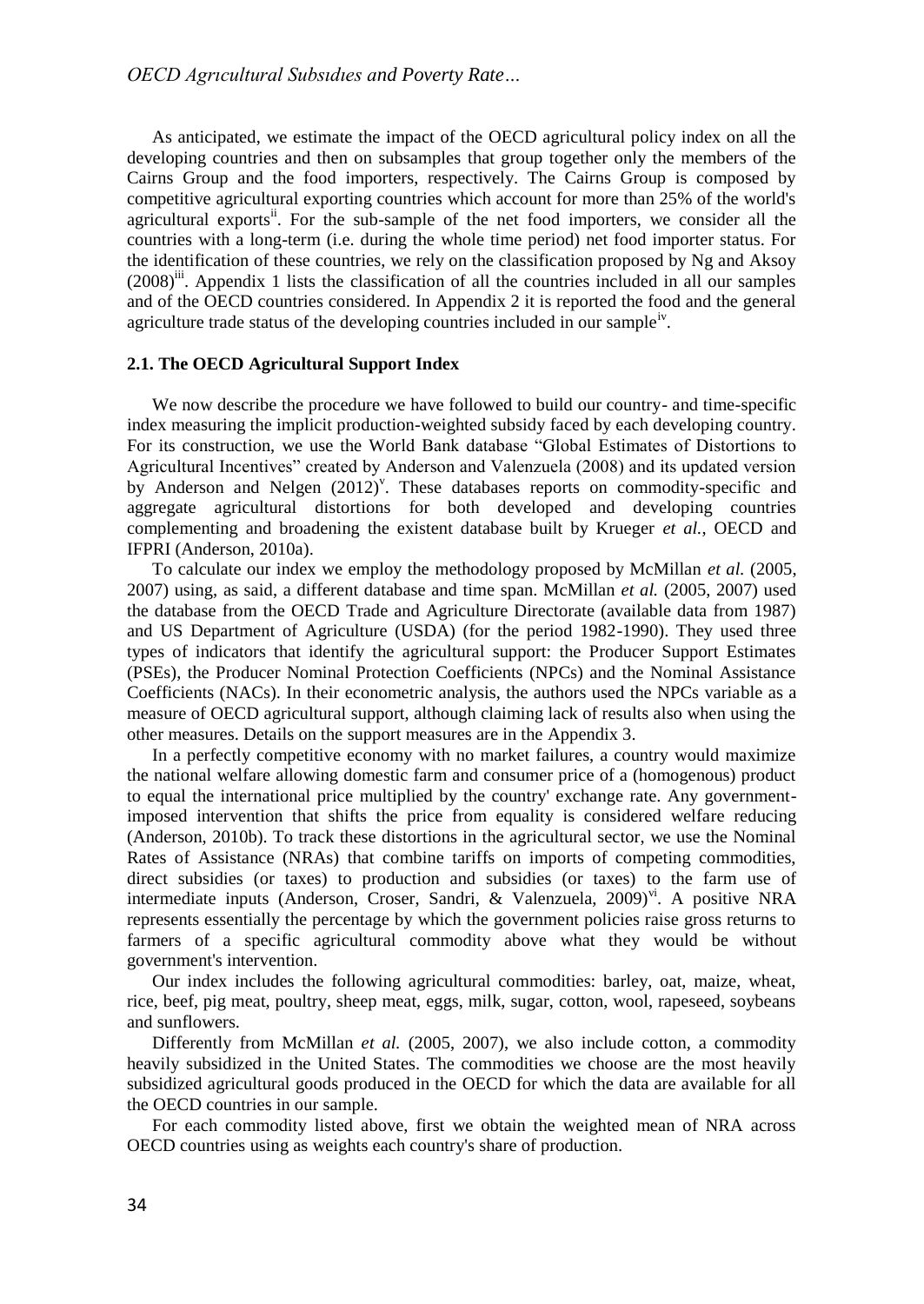We then weight the average OECD NRAs, obtained in the previous step for each commodity, with the share of the commodity in each developing country' historical agricultural output in 1961. Moreover, the choice of using historical production structure rather than the current one avoids a problem of endogeneity, i.e. that the current agricultural output may be determined by the OECD support level, and address the issue of the potential of export of developing countries<sup>vii</sup>.



**Figure 1. Agricultural Support in Europe, Japan and US**



**Figure 2. Agricultural Support (Nominal Rate of Assistance) by Commodities in OECD Countries**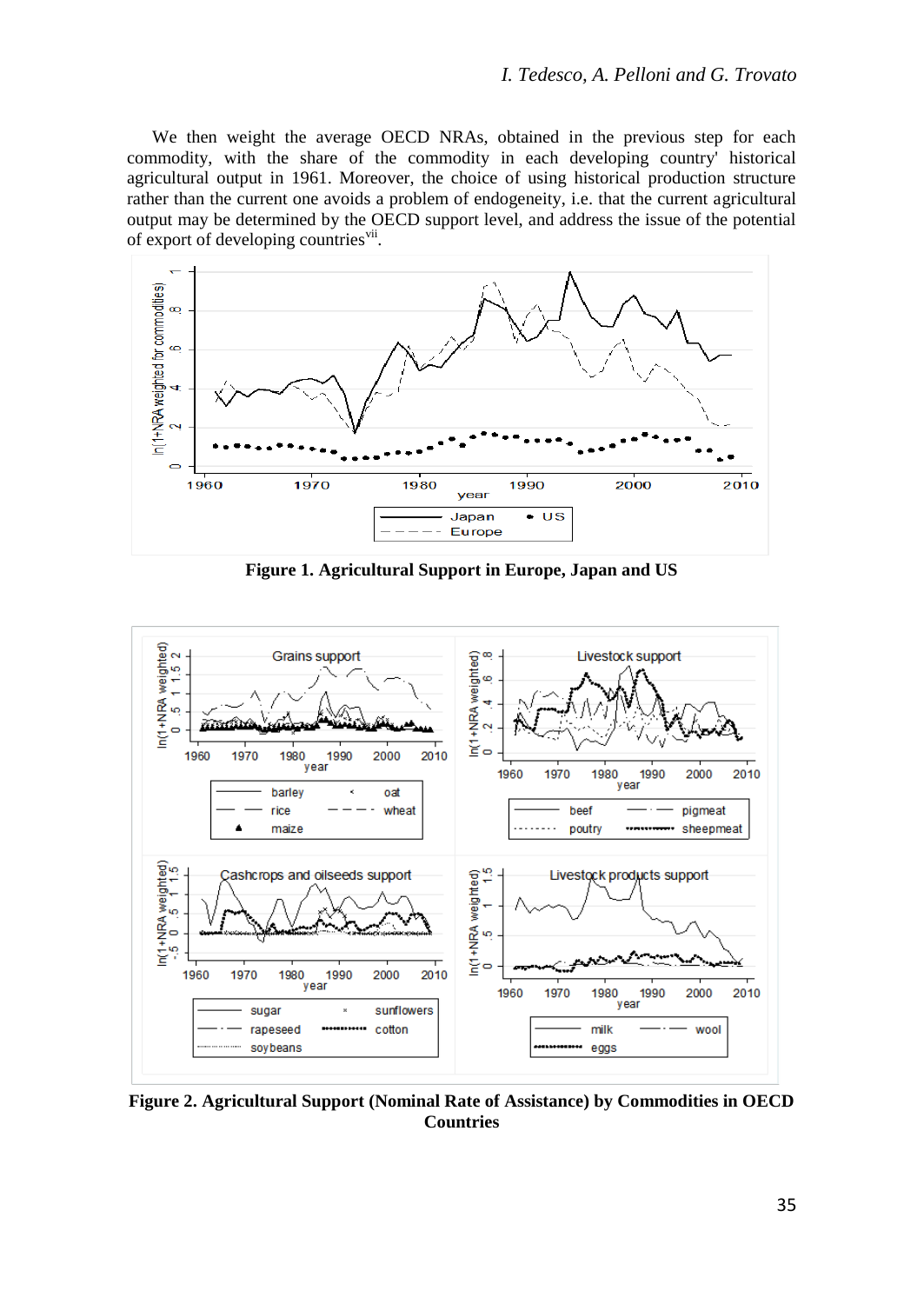Countries with a traditional agriculture production oriented to tropical commodities or large food importers would have lower OECD index values, while countries with a primary sector structure that competes directly with agricultural products heavily subsidized by the OECD countries would have instead a higher value of the index.

Details on the trend of general agricultural support for Europe, US and Japan (as the main subsidizers), and commodity specific support are illustrated in Figures 1 and Figure 2. In particular, Figure 1 shows that the overall support in high-income countries increases steadily until the end of the '80s, apart from a fall when the international food prices rose in 1973-1974. During the '90s, the aggregate OECD NRA started to decline, probably influenced by decoupled programs<sup>viii</sup> (Anderson, 2010b), remaining however higher in Japan. Figure 2 illustrates instead the trend for each commodity.

Among the grains, rice is the most subsidized commodity, especially in Japan. Livestock and its by-products are mostly subsidized in the United States, as well as cotton. In Europe, the commodity that receives larger support is sugar.

#### **3. Empirical Strategy**

### **3.1. Standard Parametric Models**

We estimate the following equation

$$
HP_{it} = \alpha + \beta_1 OECD policy_{it} + \sum_{k=2}^{K} \beta_k X_{it} + \tau_t + \varepsilon_{it}
$$
 (1)

where HP is the headcount poverty rate for the country *i* at time *t* (i.e. the percentage of population living below the absolute poverty line of 1.25 USD/day) and the variable *OECDpolicy* is the index that measures OECD support described in the previous section. As both the dependent variable and the *OECDpolicy* index are expressed in log,  $\beta_1$  represents the elasticity of poverty in lower income countries with respect to the agricultural support in high-income countries. The vector X includes K control variables found relevant by the literature, and especially in McMillan *et al.* (2005, 2007).

In particular, a measure that summarizes the Southern Oscillation Anomaly (SOI) is included for controlling global weather shocks<sup>ix</sup>. The inflation rate and trade variable (as the sum of total import and export over GDP) are added as controls for own-country policies, as well as a polity score that measures the degree of democracy in the country (Lledó, Yackovlev & Gadenne, 2011; Yang, 2008) $^x$ .

The headcount poverty ratio, the inflation rate and the trade variables are from the World Bank's World Development Indicators (WDI), the polity score (democracy) is calculated by the Polity IV Project and the Southern Oscillation weather measure is based on data from the National Oceanic And Atmospheric Administration (NOAA) (see details in Appendix 4). This set of regressors allows to preserve a reasonable number of observations on poverty.  $\tau_t$  is time specific effect common to all countries,  $\alpha$  is the constant and  $\varepsilon_{it}$  is the error term.

The effects of the OECD support may depend on whether the country is a net importer or a net exporter. To take into account these possible heterogeneous effects of the variable *OECDpolicy* due to the different trade status of developing countries, we first estimate the Eq. (1) for all the developing countries and then we keep in the sample first the members of the Cairns Group and then only the food importers. Details on the countries included are in Appendix 1.

Table 1 reports the summary statistics for all the variables used in the estimations considering the whole sample of developing countries, the Cairns Group and the net food importers. The Cairns Group has a lower average poverty rate than the net food importers,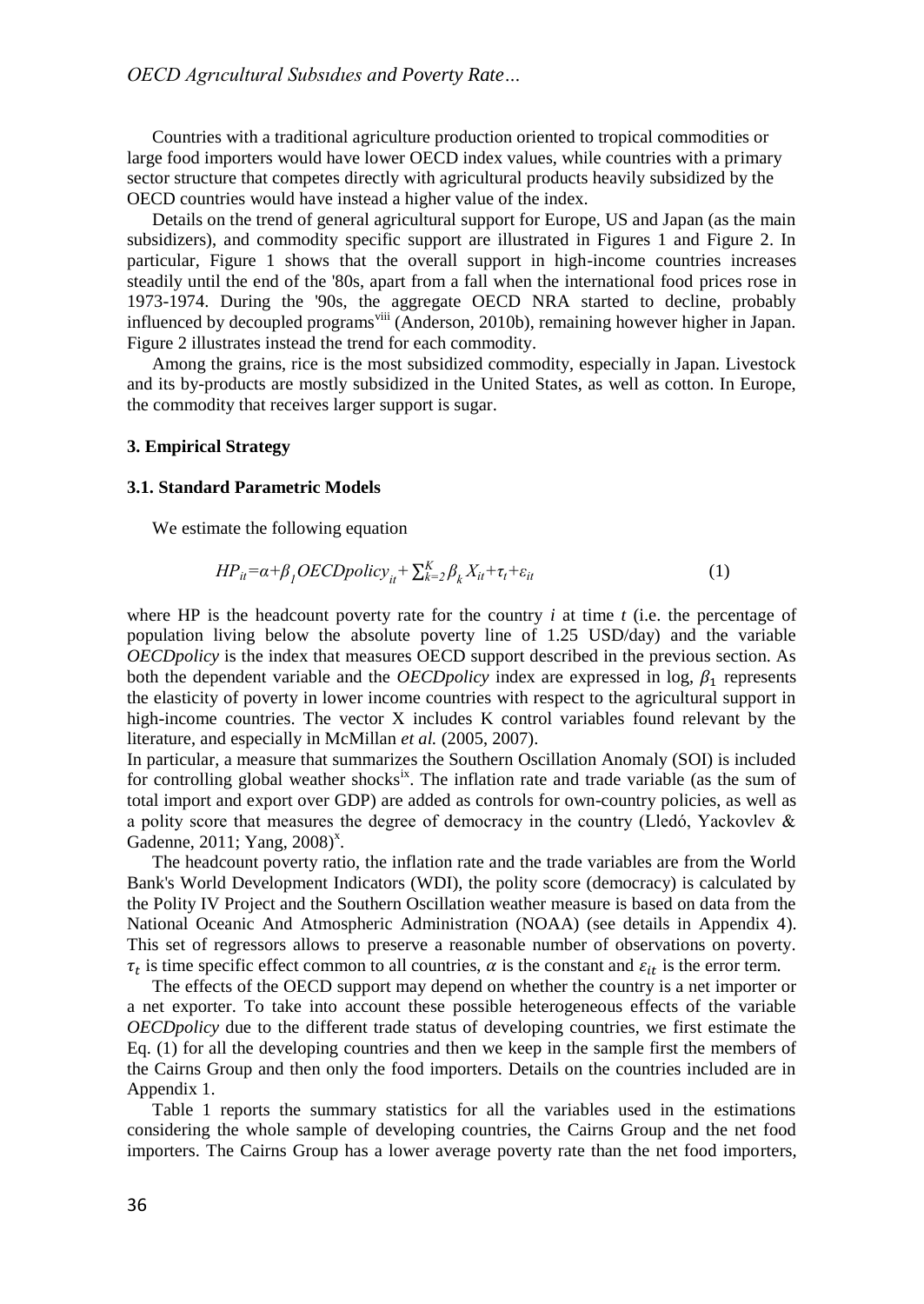that gather together the poorest countries mostly located in the Sub-Saharan Africa. As expected, the OECD policy index is higher for the Cairns Group that competes directly in international markets with the agricultural output of the OECD countries. Their inflation rate is also higher than the net food importers, considering that most of the Latin American countries are included in the Cairns Group. The trade openness and the level of democracy for the net food importers is, respectively, higher and (much) lower than the average levels for the Cairns Group.

| <b>Variable</b>                                        | Obs  | <b>Mean</b> | Std dev | Min          | Max   |
|--------------------------------------------------------|------|-------------|---------|--------------|-------|
| <b>Summary statistics:</b><br>All developing countries |      |             |         |              |       |
| OECD policy index                                      | 2912 | 0.64        | 0.60    | $\Omega$     | 3.64  |
| Log consumer price index                               | 2306 | 0.16        | 0.33    | $-0.14$      | 5.50  |
| Trade openness                                         | 2607 | 0.69        | 0.39    | 0.003        | 3.75  |
| Democracy                                              | 2582 | 0.66        | 6.72    | $-10$        | 10    |
| <b>Summary statistics:</b><br>The Cairns Group         |      |             |         |              |       |
| Head count poverty rate                                | 217  | 12.43       | 12.82   | $\Omega$     | 68.16 |
| OECD policy index                                      | 512  | 0.80        | 0.48    | 0.047        | 2.71  |
| Log consumer price index                               | 477  | 0.25        | 0.56    | $-0.011$     | 4.77  |
| Trade openness                                         | 512  | 0.58        | 0.37    | 0.11         | 2.20  |
| Democracy                                              | 512  | 4.49        | 5.91    | -9           | 10    |
| <b>Summary statistics:</b><br>The net food importers   |      |             |         |              |       |
| Head count poverty rate                                | 180  | 26.89       | 26.78   | $\mathbf{0}$ | 92.55 |
| OECD policy index                                      | 1376 | 0.55        | 0.59    | $\mathbf{0}$ | 3.42  |
| Log consumer price index                               | 1031 | 0.12        | 0.16    | $-0.10$      | 1.54  |
| Trade openness                                         | 1167 | 0.76        | 0.41    | 0.063        | 3.75  |
| Democracy                                              | 1170 | $-0.11$     | 6.60    | $-10$        | 10    |

**Table 1. Summary Statistics**

We carry out our analysis using Pooled Ordinary Least Squares (POLS), Fixed Effects (FE) and Feasible Generalized Least Squares (FGLS) estimations.

Pooled Ordinary Least Squares combines cross-sectional data on N units and T time periods, i.e. a total of N X T observations. FE captures instead the presence of unobservable and time invariant country-specific characteristics  $\alpha_i$  that are wiped off from the estimation by subtracting from each time period's observation its country mean value. The inefficiencies related to possible presence of the heteroskedastic-clustered standard errors and/or autocorrelated structure of the errors are corrected using FGLS. Considering our panel structure with  $N > T$ , we can compute a regression only with groupwise heteroskedasticity but not the heteroskedastic error structure with cross-sectional correlation (Greene, 2003; Hoechle, 2007). Due to the dispersion of the data, we specify the AR(1) autocorrelation structure of the errors only for the sub-sample including the Cairn Group that presents longer and consecutive observations<sup>xi</sup>.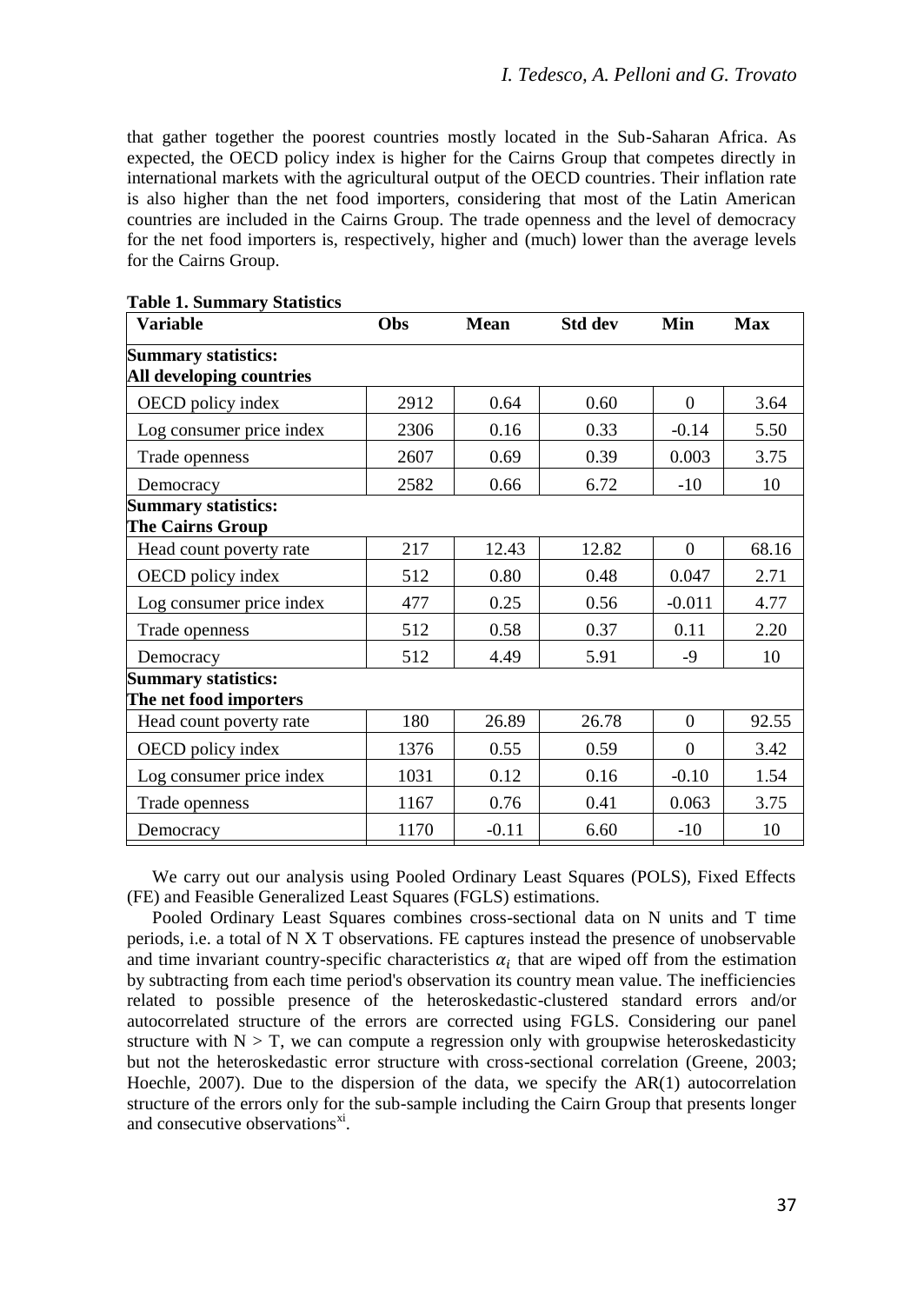#### **3.2. Finite Mixture Models**

To confirm the results obtained by our *a priori* grouping, we use the finite mixture models to detect homogeneous group-structures in the full set of observations. The finite mixture models approach (Alfò, Trovato, & Waldmann*, 2008;* Paap, Franses, & van Dijk, 2005) allows the introduction of random components (or latent variables) to gain flexibility in modelling a heterogeneous population that, otherwise, would be represented by a single distribution. The method can be seen as a semiparametric compromise between a full parametric model represented by a single distribution and a nonparametric model represented by as many different distributions as the number of observations (McLachlan & Pell, 2000).

In details, the finite mixture approach proposes that the overall conditional density can be represented by a weighted summation of g different density functions (or groups). The number of *g* clusters is treated as fixed and estimated via penalized likelihood criteria. It is assumed that each observation *i* has some probability to get assigned to these groups. The weights of each density function and its parameters represent the unknown values to estimate and the main interest for using this approach.

The maximum likelihood (ML) estimation with the iterative EM (Expectation-Maximization) algorithm is the method used to estimate the unknown components of the finite mixture model. In particular, the E-step takes the conditional expectation of the loglikelihood function for complete data with respect to the latent variables. The M-step maximizes the expected log-likelihood obtained with the E-step for the parameters of the model. The iteration with the E- and the M-steps continues until the log-likelihood improvement reaches an arbitrarily small amount, i.e. a convergence. For analytical details, see McLachlan and Pell (2000) and Grün and Leisch (2008)<sup>xii</sup>. To choose among the number of mixture components, we use selection criteria penalizing for the number of parameters and observations in the model, such as Bayesian Information Criterion (BIC) and Consistent Akaike Information Criterion (CAIC).

This estimation method fits the purpose of our study particularly well. The OECD policy measures may have in fact a different (or even opposite) impact on different countries. Also the constant term may be heterogeneous among economies reflecting, for example, the income distribution structure and other countries' characteristics not detected by the covariates of our model.

### **4. Results**

Tables 2 to 7 show our empirical results under all the estimation methods and the postestimation results of country-grouping obtained using FMM<sup>xiii</sup>.

Table 2 reports the estimated coefficients of the *OECDpolicy* variable and of the other covariates on the headcount poverty rate for the sample including all developing countries for which poverty data are available.

The *OEC policy* coefficient is always positive and is statistically significant with POLS, FGLS and FMM estimations (0.502, 0.490 and 0.829 respectively). In other words, we detect a positive relationship between the OECD support measure and the poverty rates in developing countries. The FE estimate of the coefficient is positive but not significant. The openness to trade as well as the democracy variable appear to lower poverty rates for POLS, FGLS and FMM.

The results for the sample including the countries of the Cairns Group (Table 3) confirm and reinforce the initial statement that the OECD agriculture support policy may be negatively related to the development process of food exporting countries. The estimated coefficients of the *OECD policy* variable are positive and significant using all estimators (for OLS and FE at the 10% level of significance, for FGLS at the 5% level) and their values are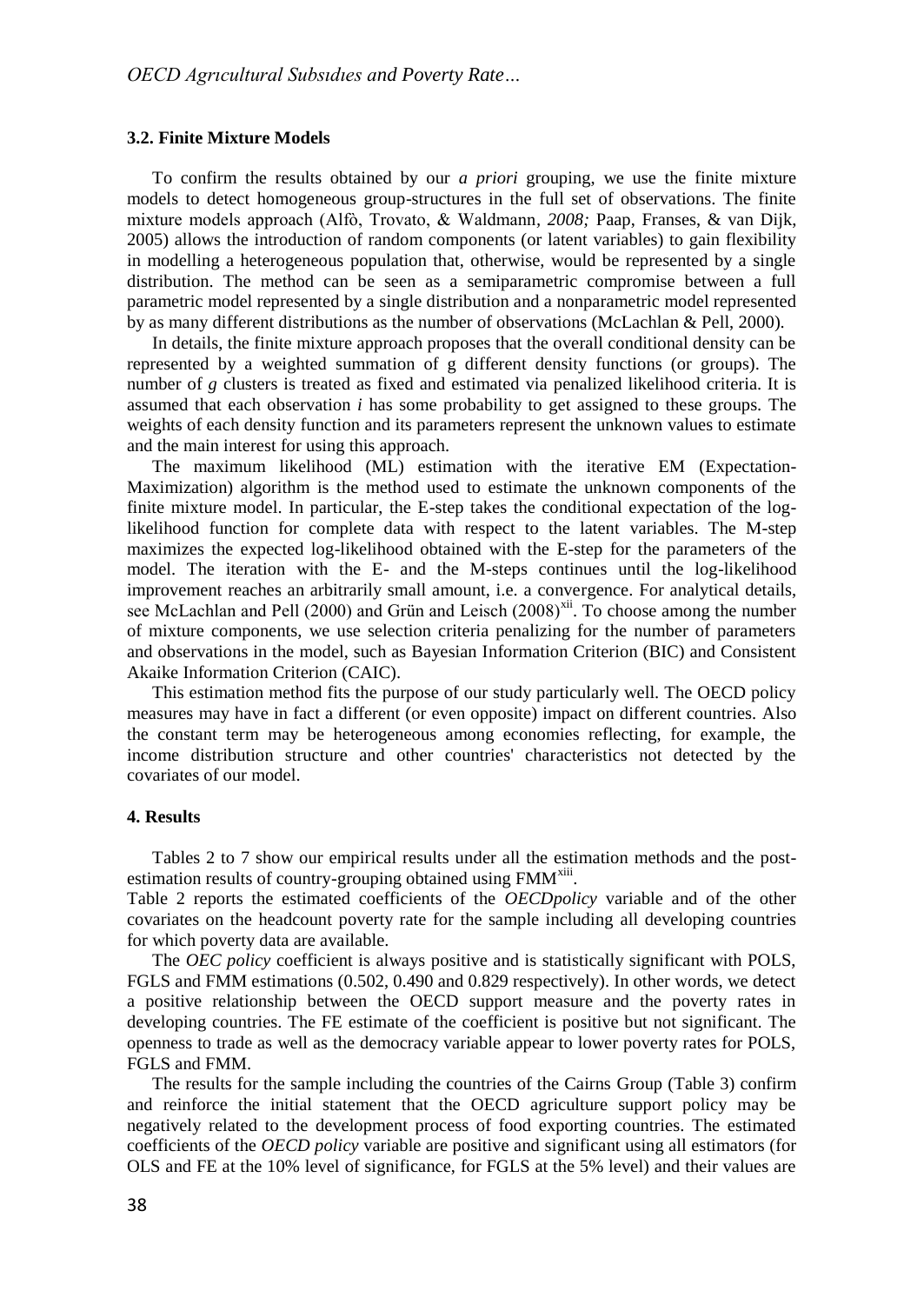higher than the ones obtained for the sample including all the countries (1.064, 1.457 and 0.916 respectively for POLS, FE and FGLS). The FE estimate is significant (at the 10% level), which contrasts with the result obtained by McMillan *et al.* (2005, 2007). For this group of countries, the coefficient of openness to trade is negatively related to the poverty rates (even though not significant using FE) and the inflation rate is significant only for the FGLS and positively linked to poverty.

| <b>POLS</b><br><b>FGLS</b><br>FE<br><b>FMM</b><br>Poverty<br>$0.829***$<br>$0.502**$<br>$0.490***$<br>0.536<br>(0.254)<br>(0.175)<br>(0.139)<br>OECD policy<br>(0.482)<br>0.322<br>0.001<br>0.587<br>0.0003<br>SOI<br>(0.518)<br>(0.020)<br>(0.044)<br>(0.377)<br>$-0.231$<br>0.016<br>0.051<br>0.010<br>Inflation<br>(0.197)<br>(0.081)<br>(0.085)<br>(0.090)<br>$-0.314***$<br>$-0.379**$<br>$-0.296***$<br>$-0.322$<br>(0.176)<br>(0.427)<br>(0.106)<br>(0.084)<br>Trade openness<br>$-0.070***$<br>$-0.078***$<br>$-0.011*$<br>0.023<br>(0.011)<br>(0.006)<br>(0.018)<br>(0.005)<br>Democracy<br>4.313***<br>$2.713***$<br>4.293***<br>$2.510***$<br>(1.223)<br>(0.256)<br>(0.998)<br>(0.319)<br>constant<br>504<br>504<br>504<br>504<br>0.105<br>0.287<br>2.75<br>294.15 | Dependent variable     | (1) | (2) | (3) | (4)        |
|-------------------------------------------------------------------------------------------------------------------------------------------------------------------------------------------------------------------------------------------------------------------------------------------------------------------------------------------------------------------------------------------------------------------------------------------------------------------------------------------------------------------------------------------------------------------------------------------------------------------------------------------------------------------------------------------------------------------------------------------------------------------------------|------------------------|-----|-----|-----|------------|
|                                                                                                                                                                                                                                                                                                                                                                                                                                                                                                                                                                                                                                                                                                                                                                               |                        |     |     |     |            |
|                                                                                                                                                                                                                                                                                                                                                                                                                                                                                                                                                                                                                                                                                                                                                                               |                        |     |     |     |            |
|                                                                                                                                                                                                                                                                                                                                                                                                                                                                                                                                                                                                                                                                                                                                                                               |                        |     |     |     |            |
|                                                                                                                                                                                                                                                                                                                                                                                                                                                                                                                                                                                                                                                                                                                                                                               |                        |     |     |     |            |
|                                                                                                                                                                                                                                                                                                                                                                                                                                                                                                                                                                                                                                                                                                                                                                               |                        |     |     |     |            |
|                                                                                                                                                                                                                                                                                                                                                                                                                                                                                                                                                                                                                                                                                                                                                                               |                        |     |     |     |            |
|                                                                                                                                                                                                                                                                                                                                                                                                                                                                                                                                                                                                                                                                                                                                                                               |                        |     |     |     |            |
|                                                                                                                                                                                                                                                                                                                                                                                                                                                                                                                                                                                                                                                                                                                                                                               |                        |     |     |     |            |
|                                                                                                                                                                                                                                                                                                                                                                                                                                                                                                                                                                                                                                                                                                                                                                               |                        |     |     |     |            |
|                                                                                                                                                                                                                                                                                                                                                                                                                                                                                                                                                                                                                                                                                                                                                                               |                        |     |     |     |            |
|                                                                                                                                                                                                                                                                                                                                                                                                                                                                                                                                                                                                                                                                                                                                                                               |                        |     |     |     |            |
|                                                                                                                                                                                                                                                                                                                                                                                                                                                                                                                                                                                                                                                                                                                                                                               |                        |     |     |     |            |
|                                                                                                                                                                                                                                                                                                                                                                                                                                                                                                                                                                                                                                                                                                                                                                               |                        |     |     |     |            |
|                                                                                                                                                                                                                                                                                                                                                                                                                                                                                                                                                                                                                                                                                                                                                                               | N                      |     |     |     |            |
|                                                                                                                                                                                                                                                                                                                                                                                                                                                                                                                                                                                                                                                                                                                                                                               | $R^2$                  |     |     |     |            |
|                                                                                                                                                                                                                                                                                                                                                                                                                                                                                                                                                                                                                                                                                                                                                                               | $F$ /Wald <sup>2</sup> |     |     |     |            |
|                                                                                                                                                                                                                                                                                                                                                                                                                                                                                                                                                                                                                                                                                                                                                                               | Log-likelihood         |     |     |     | $-508.507$ |
| 0.306                                                                                                                                                                                                                                                                                                                                                                                                                                                                                                                                                                                                                                                                                                                                                                         |                        |     |     |     |            |
| (0.019)                                                                                                                                                                                                                                                                                                                                                                                                                                                                                                                                                                                                                                                                                                                                                                       | sigma <sup>2</sup>     |     |     |     |            |
| 5                                                                                                                                                                                                                                                                                                                                                                                                                                                                                                                                                                                                                                                                                                                                                                             | g                      |     |     |     |            |

| Table 2. Headcount poverty rate and OECD agriculture subsidies: All the countries |  |  |  |  |
|-----------------------------------------------------------------------------------|--|--|--|--|
|                                                                                   |  |  |  |  |

**Note:** p-values significance level: \*  $p < 0.10$ , \*\*  $p < 0.05$ , \*\*\*  $p < 0.01$ .

Column (1): Pooled OLS with year dummies (omitted); Column (2): Fixed effect with year dummies (omitted) and robust standard errors; Column (3): Feasible Generalized Least Squares with year dummies (omitted) corrected by heteroskedastic panel; Column (4): Finite Mixture Model with latent effect on constant and OECD policy variables. g is the number of mixture components selected by the BIC criteria

Considering the sample comprising the net food importers (Table 4), using all the estimators the *OECDpolicy* index is not significantly related to the percentage of poor. In fact, by construction, the *OECDpolicy* index tracks the effects of the rich-economies support on the production structure of the developing country, and this affects mainly the direct competitors on food and agricultural output. To track the hypothetical positive impact of the *OECDpolicy*index in poorer countries, it would in fact require an index based the consumption patterns of economies affected by the lowering effect of international food prices. While the sign of the inflation rate is ambiguous, the presence of the democracy is the leading factor in decreasing the poverty rates for net food importers.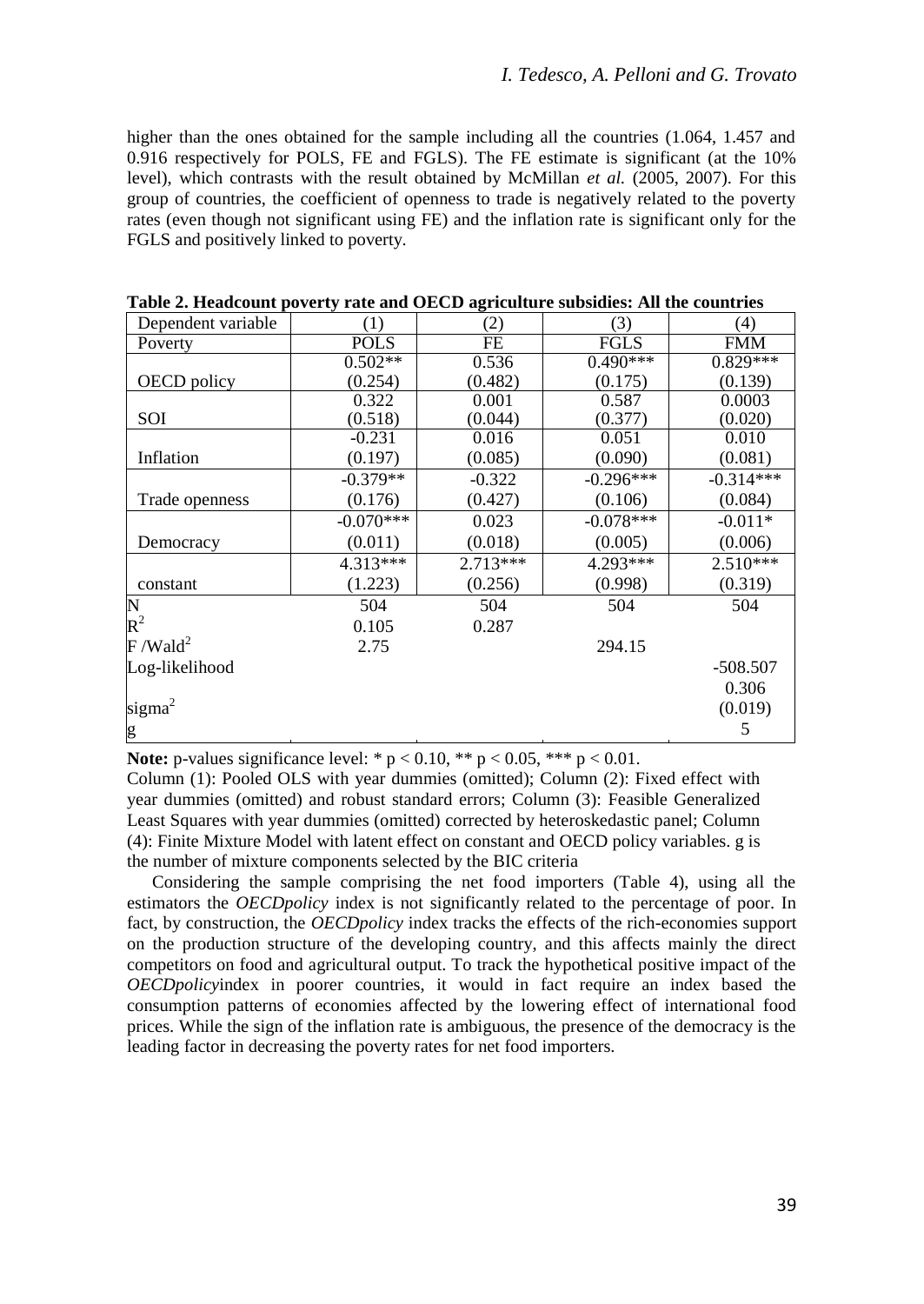| Dependent variable     | (1)         | (2)       | (3)         |
|------------------------|-------------|-----------|-------------|
| Poverty                | <b>POLS</b> | <b>FE</b> | <b>FGLS</b> |
|                        | $1.064*$    | 1.457*    | $0.916**$   |
| OECDpolicy             | (0.558)     | (0.814)   | (0.378)     |
|                        | 0.367       | $-0.008$  | 0.113       |
| <b>SOI</b>             | (0.521)     | (0.134)   | (0.118)     |
|                        | 0.005       | 0.089     | $0.174***$  |
| Inflation              | (0.214)     | (0.141)   | (0.058)     |
|                        | $-1.009***$ | $-1.196$  | $-0.415**$  |
| Trade openness         | (0.268)     | (0.702)   | (0.178)     |
|                        | $-0.066***$ | 0.026     | $-0.001$    |
| Democracy              | (0.025)     | (0.023)   | (0.010)     |
|                        | $3.131***$  | $2.27***$ | $2.510***$  |
| constant               | (1.074)     | (0.380)   | (0.319)     |
| N                      | 202         | 202       | 202         |
| $R^2$                  | 0.102       | 0.435     |             |
| $F/$ Wald <sup>2</sup> | 1.70        |           | 93.02       |

**Table 3. Headcount Poverty Rate and OECD Agriculture Subsidies: the Cairns Group**

**Note:** p-values significance level: \*  $p < 0.10$ , \*\*  $p < 0.05$ , \*\*\*  $p < 0.01$ .

Column (1): Pooled OLS with year dummies (omitted); Column (2): Fixed effect with year dummies (omitted) and robust standard errors; Column (3): Feasible Generalized Least Squares with year dummies (omitted) corrected by heteroskedastic panel and panel-specific AR(1) error structure

**Table 4. Headcount Poverty Rate and OECD Agriculture Subsidies: The Net Food Importers**

| mupor ters          |             |            |             |
|---------------------|-------------|------------|-------------|
| Dependent variable  | (1)         | (2)        | (3)         |
| Poverty             | <b>POLS</b> | FE         | <b>FGLS</b> |
|                     | $-0.062$    | 0.246      | $-0.187$    |
| OECD policy         | (0.417)     | (0.795)    | (0.308)     |
|                     | $-0.061$    | 0.143      | $-0.029$    |
| SOI                 | (0.196)     | (0.097)    | (0.156)     |
|                     | $-2.885***$ | $-0.461$   | $-1.929***$ |
| Inflation           | (0.829)     | (0.278)    | (0.645)     |
|                     | $-0.902**$  | 0.315      | $-0.297$    |
| Trade openness      | (0.345)     | (0.225)    | (0.217)     |
|                     | $-0.037*$   | $-0.008$   | $-0.078***$ |
| Democracy           | (0.021)     | (0.024)    | (0.013)     |
|                     | 4.002***    | $2.661***$ | $3.619***$  |
| constant            | (0.608)     | (0.586)    | (0.481)     |
| N                   | 161         | 161        | 161         |
| $R^2$               | 0.106       | 0.449      |             |
| F/Wald <sup>2</sup> | 1.66        |            | 95.28       |

**Note:** p-values significance level: \*  $p < 0.10$ , \*\*  $p < 0.05$ , \*\*\*  $p < 0.01$ . Column (1): Pooled OLS with year dummies (omitted); Column (2): Fixed effect with year dummies (omitted) and robust standard errors; Column (3): Feasible Generalized Least Squares with year dummies (omitted) corrected by heteroskedastic panel

The finite mixture model enables us to cluster the countries and detect heterogeneous values for the constant and the OECD agricultural policy through all the sample. This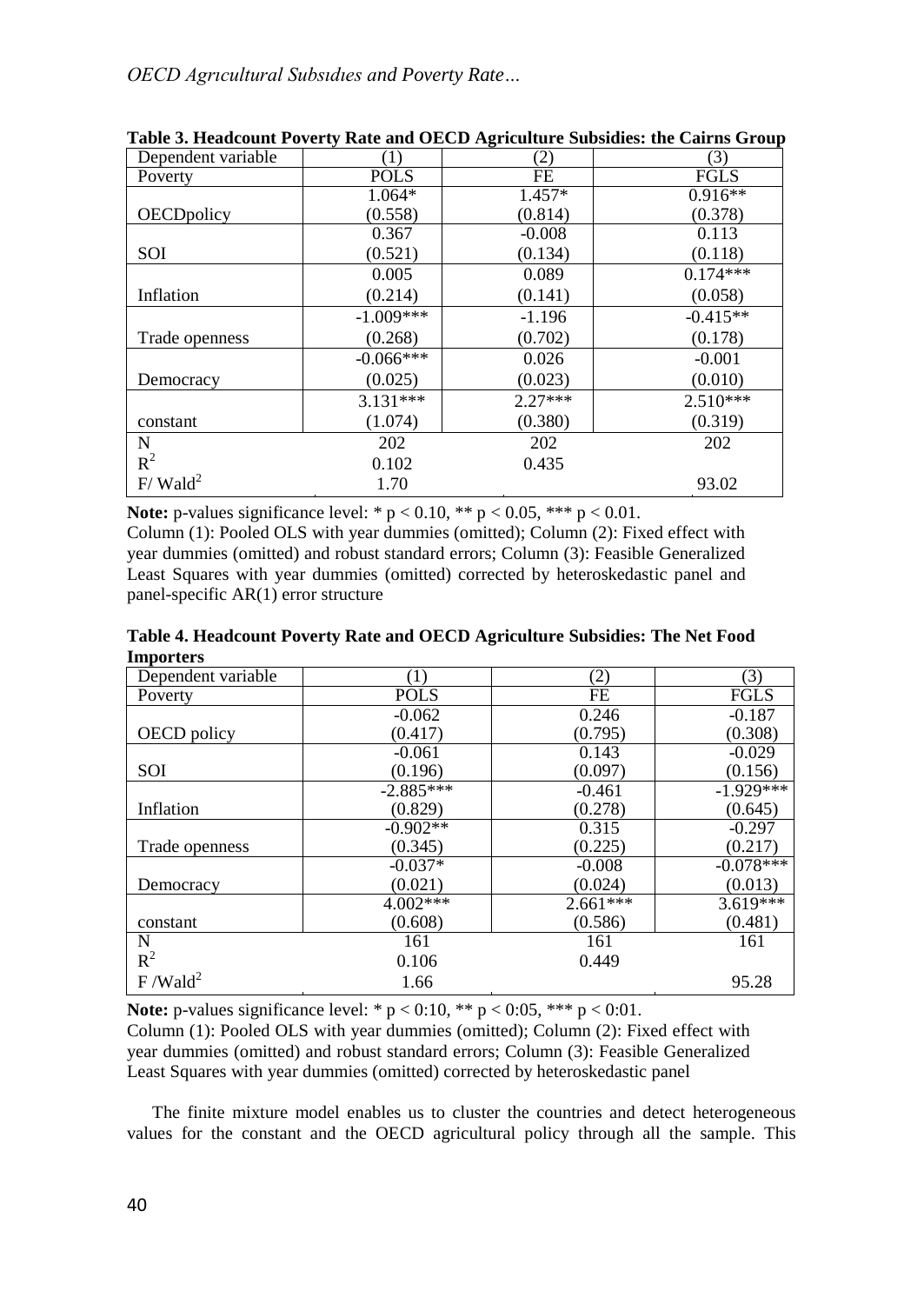approach seems to better describe the data as shown in the Fig 3 that plots the density of the poverty variable and the ones obtained with the OLS and FMM estimations.



## **Figure 3. Observed and Fitted Density Distribution**

The number of clusters *g* is selected by the Bayesian Information Criterion (BIC) and amounts to five (Table 5). Tables 6 and Table 7 show the list of countries grouped in each cluster, and their latent coefficients and density function probabilities, respectively.

|  | Table 5. Penalized Likelihood Criteria |  |
|--|----------------------------------------|--|
|  |                                        |  |

| log likelihood | -658.963 | $-551.187$ | -528.737 | -508.507 | -505.544 |
|----------------|----------|------------|----------|----------|----------|
| AIC            | 1325.92  | 1114.37    | 1073.475 | 1037.014 | 1035.088 |
| <b>BIC</b>     | 1367.707 | 1177.045   | 1157.037 | 1141.465 | 1160.429 |
| <b>CAIC</b>    | 1375.707 | 1189.045   | 1173.037 | 1161.465 | 1184.429 |

## **Table 6. Country clusters**

| Clusters |                                                                               |
|----------|-------------------------------------------------------------------------------|
|          | Albania, Bulgaria, Egypt, Iran, Jamaica, Jordan, Malaysia, Romania, Thailand, |
|          | Turkey, Uruguay                                                               |
| 2        | Argentina, Costa Rica, Dominican Republic, Mexico, Morocco, Tunisia           |
| 3        | Bolivia, Cambodia, Cameroon, China, Cote d'Ivoire, Guatemala, Honduras,       |
|          | Indonesia, Kenya, Lao PDR, Mauritania, Pakistan, Panama, Philippines, South   |
|          | Africa, Vietnam                                                               |
| 4        | Algeria, Brazil, Colombia, Ecuador, El Salvador, Fiji, Nicaragua, Paraguay,   |
|          | Peru, Sri Lanka, Venezuela                                                    |
| 5        | Bangladesh, Botswana, Burkina Faso, Burundi, Central African Republic,        |
|          | Gambia, Ghana, Guinea-Bissau, India, Lesotho, Madagascar, Malawi, Mali,       |
|          | Mozambique, Nepal, Niger, Nigeria, Rwanda, Senegal, Swaziland, Tanzania,      |
|          | Uganda, Zambia                                                                |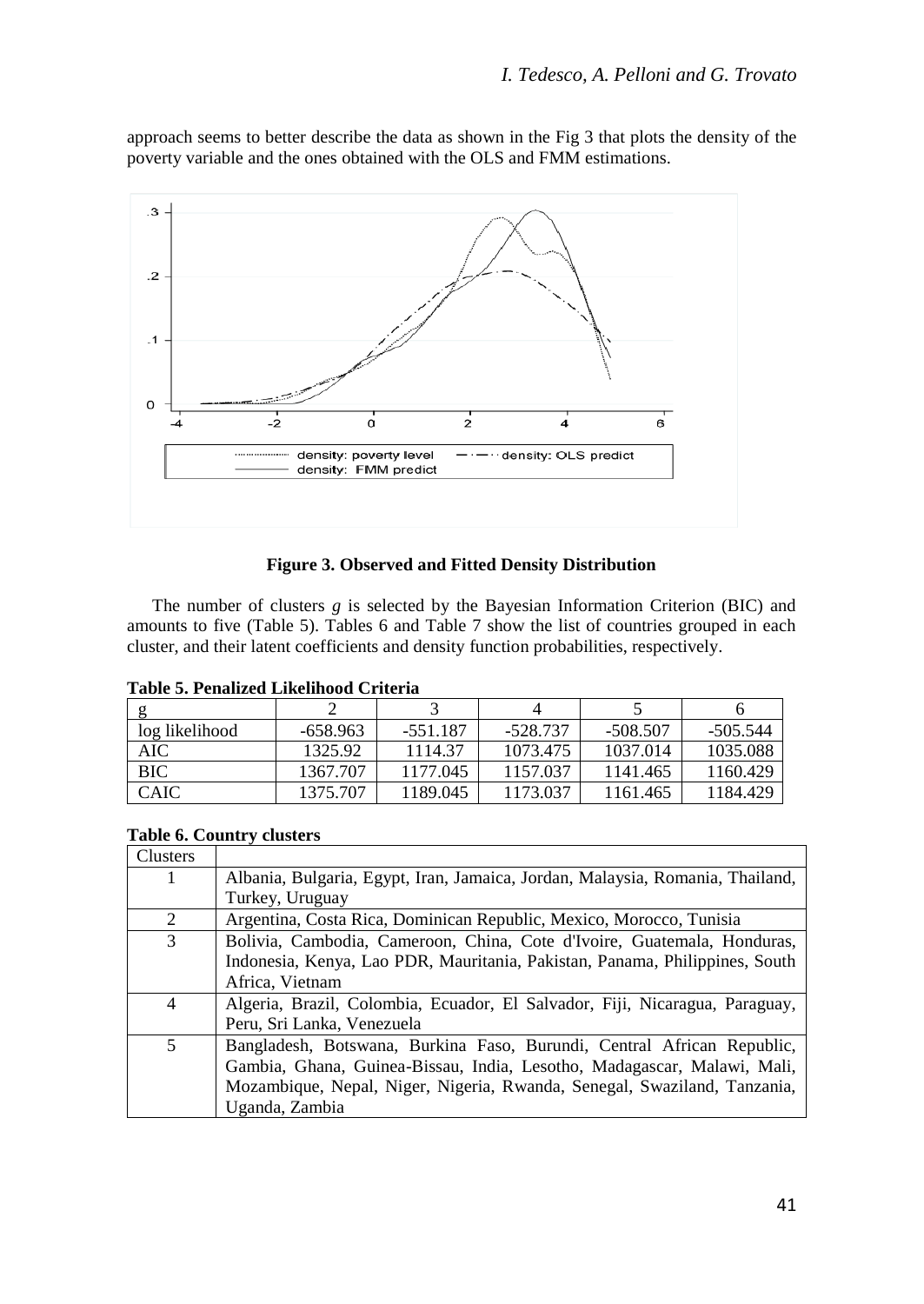| <b>Clusters</b> | Constant | <b>OECD</b> policy | Probability |
|-----------------|----------|--------------------|-------------|
|                 | $-2.805$ | 0.935              | 0.162       |
|                 | $-1.421$ | 0.584              | 0.094       |
|                 | 0.357    | 0.274              | 0.264       |
|                 | $-0.428$ | 0.001              | 0.154       |
|                 | 1.717    | $-0.855$           | 0.326       |

**Table 7. Location for The Random Effects**

For each group, the constant and the estimated coefficient of the variable *OECDpolicy* are calculated summing up their respective values (Table 2, Column 4) with the correspondent latent effect obtained with countries' post-estimation grouping. The first two clusters identify the group of countries that have the lower constant term and a higher positive impact of the OECD policy measure on poverty.

Among these two groups, there are five countries of the Cairns Group and other major agricultural exporters, such as Mexico, Turkey and Morocco. The third cluster groups the countries with higher constant and a still positive impact of the OECD policy measure. In this group, we recognize other members of the Cairn Group (Bolivia, Guatemala, Indonesia, Pakistan, Philippines and South Africa), some major exporters also from Sub-Saharan Africa, such as Cameroon and Cote d'Ivoire. The forth group includes the remaining countries of the Cairn Group that have a lower constant term and an additional impact of the OECD policy measure next to zero. Cluster 5 is the most numerous group of countries that accounts for the higher poverty rates. The coefficient for the *OECDpolicy* index offsets the overall coefficient accounting for an approximate zero effect of the agricultural support policy in the high-income countries. Low- and some lower-middle income economies, and most of the Sub-Saharan countries are included in this group.

The results of the FMM estimations confirm then the results obtained by our *a priori* subsampling choices. Differencing the countries based on the constant term and the OECD agricultural support measure shows that the poverty in developing countries is affected in opposite ways. All the largest food exporters, that are also lower-middle and upper-middle income countries, are negatively affected by the OECD agricultural support policy. The poorest countries and the food importers have a non-significant or near to zero effect of the *OECDpolicy* index. However, some exceptions to these general conclusions may be driven by the multidimensional differences among the countries that cannot be fully captured by cross-country econometric techniques.

### **5. Conclusions**

For decades, the primary sector of the developing countries has been depressed by their pro-industrial and urban bias, and by the high agricultural protection in advanced economies. Import barriers and subsidies in OECD countries contributed, in fact, to cause an overproduction of farm products in rich countries and bring distortion in the world trade dynamics. For this reason, donor countries have been often criticized for providing aid with one hand and using trade restrictions with the other.

The effects of OECD agricultural practices are, however, widely discussed and may vary depending on the trade status of lower income countries. We test the impact of the OECD agricultural policies on headcount poverty rates, differentiating the developing countries based on their net food trade status.

Building an appropriate index that weights the OECD agricultural support on the agricultural production path of developing countries, econometric results show that the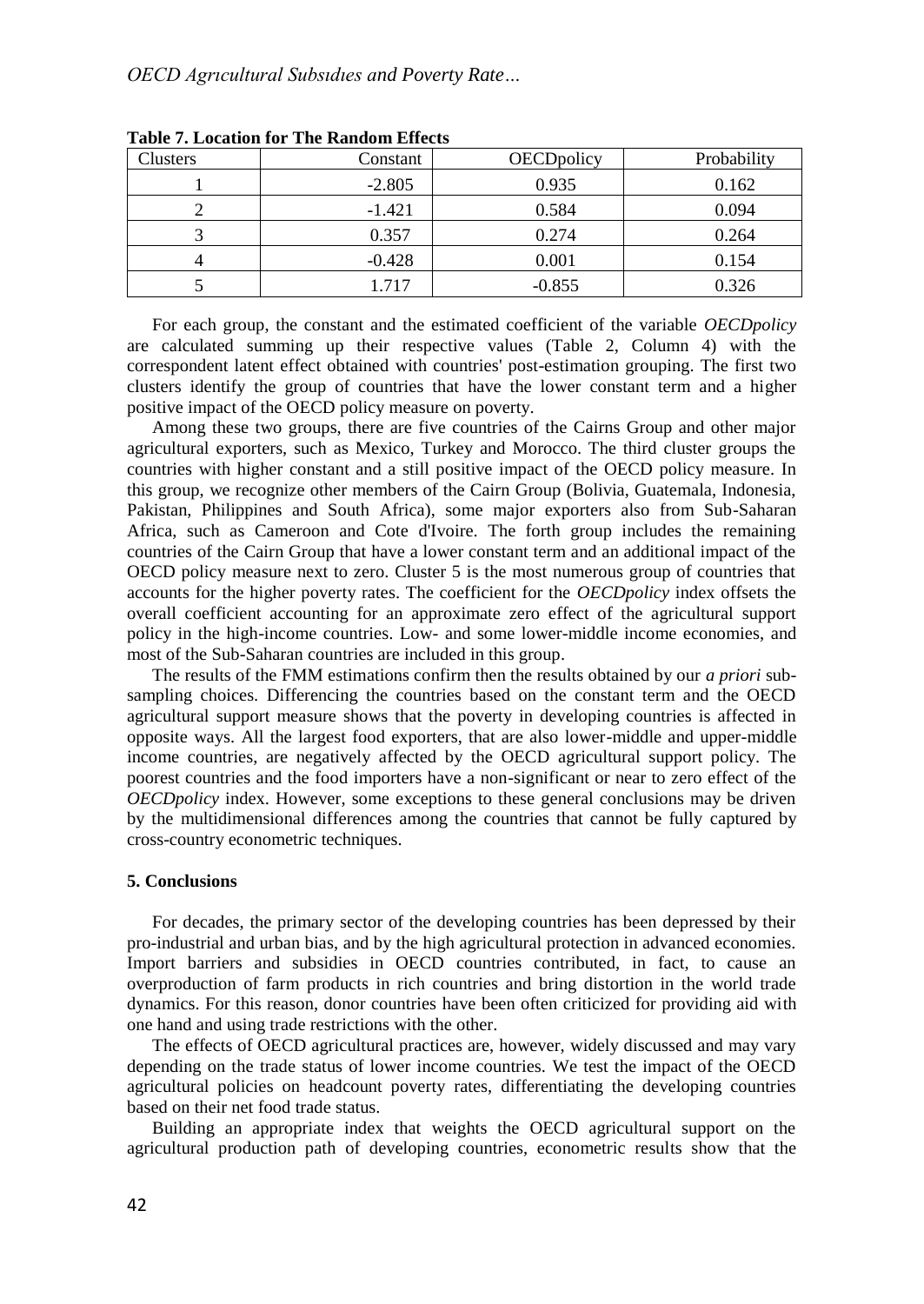OECD support policies are likely to worsen poverty rates, especially in large food exporting countries. Consistently with the debate, no evidence or a near to zero impact is instead detected for net food importing countries.

Continuing reforming the agricultural practice of high-income countries can contribute to the poverty alleviation targets of developing countries mostly affected by international distorted competition on agricultural output. Moreover, a more efficient and equitable trade environment could also help poorer countries to gain opportunities through reforming their agricultural sector, mostly neglected in favour of non-farm tradable activities.

## **References**

- Aksoy, M. A., & Beghin, J. C. (2005). *Global Agricultural Trade and Developing Countries*. Washington D.C.: The World Bank.
- Aitkin, M. A. (1999). A general maximum likelihood analysis of variance components in generalized linear models. *Biometrics*, 55(1), 117-128.
- Alfò, M., Trovato, G. & Waldmann, R. J. (2008). Testing for country heterogeneity in growth models using a finite mixture approach. *Journal of Applied Econometrics*, 23(4), 487-514.
- Anderson, K. (2010a). Krueger, Schiff, and Valdés Revisited: Agricultural Price and Trade Policy Reform in Developing Countries since 1960. *Applied Economic Perspectives and Policy*, 1-37.
- Anderson, K. (2010b). International Trade Policies Affecting Agricultural Incentives in Developing Countries*. Handbook of Agricultural Economics*, 4, 3215-3252.
- Anderson, K. (2013). Agricultural Price Distortions: Trends and Volatility, Past and Prospective. *Agricultural Economics*, 44, 163-171.
- Anderson, K., Martin, W. & Valenzuela, E. (2006). The Relative Importance of Global Agricultural Subsidies and Market Access. *World Trade Review*, 5(3), 1-23.
- Anderson, K. & Valenzuela, E. (2008). Global Estimates of Distortions to Agricultural Incentives, 1955-2007, Washington D.C.: The World Bank. Spreadsheet available at www.worldbank.org/agdistortions
- Anderson, K., Croser, J., Sandri, D. & Valenzuela, E. (2009). Agricultural distortion patterns since the 1950s: what needs explaining?. Agricultural Distortions Working Paper 90, Washington D.C.: The World Bank.
- Anderson, K. & Signe Nelgen (2012). Updated National and Global Estimates of Distortions to Agricultural Incentives, 1955 to 2010, Washington D.C.: The World Bank. Spreadsheet available at www.worldbank.org/agdistortions
- Beghin, J. C., Roland-Holst, D. & van der Mensbrugghe, D. (2002). Global Agricultural Trade and the Doha Round: What Are the Implications for North and South?. Working Paper 02-WP 308, Center for Agricultural and Rural Development, Iowa State University, Iowa.
- Bhagwati, J. (2005). Reshaping the WTO. *Far Eastern Economic Review*, 168(2), 25-30.
- Bloom, D. E., Canning, D. & Sevilla, J. (2003). Geographic and Poverty Traps. *Journal of Economic Growth,* 8, 355-378.
- Caracciolo, F., Gotor, E., & Santeramo, F. G. (2014). European Common Agricultural Policy Impacts on Developing Countries Commodities Prices. *Regional and Sectoral Economic*  Studies, 14(2), 17-30.
- Caracciolo, F. & Santeramo, F.G. (2013). Price Trends and Income Inequality: Will Sub-Saharan Africa reduce the Gap?. *African Development Review, 25*(1), 42-54.
- Desdoigts, A. (1999). Patterns of Economic Development and the Formation of Clubs. *Journal of Economic Growth,* 4(3), 305-330.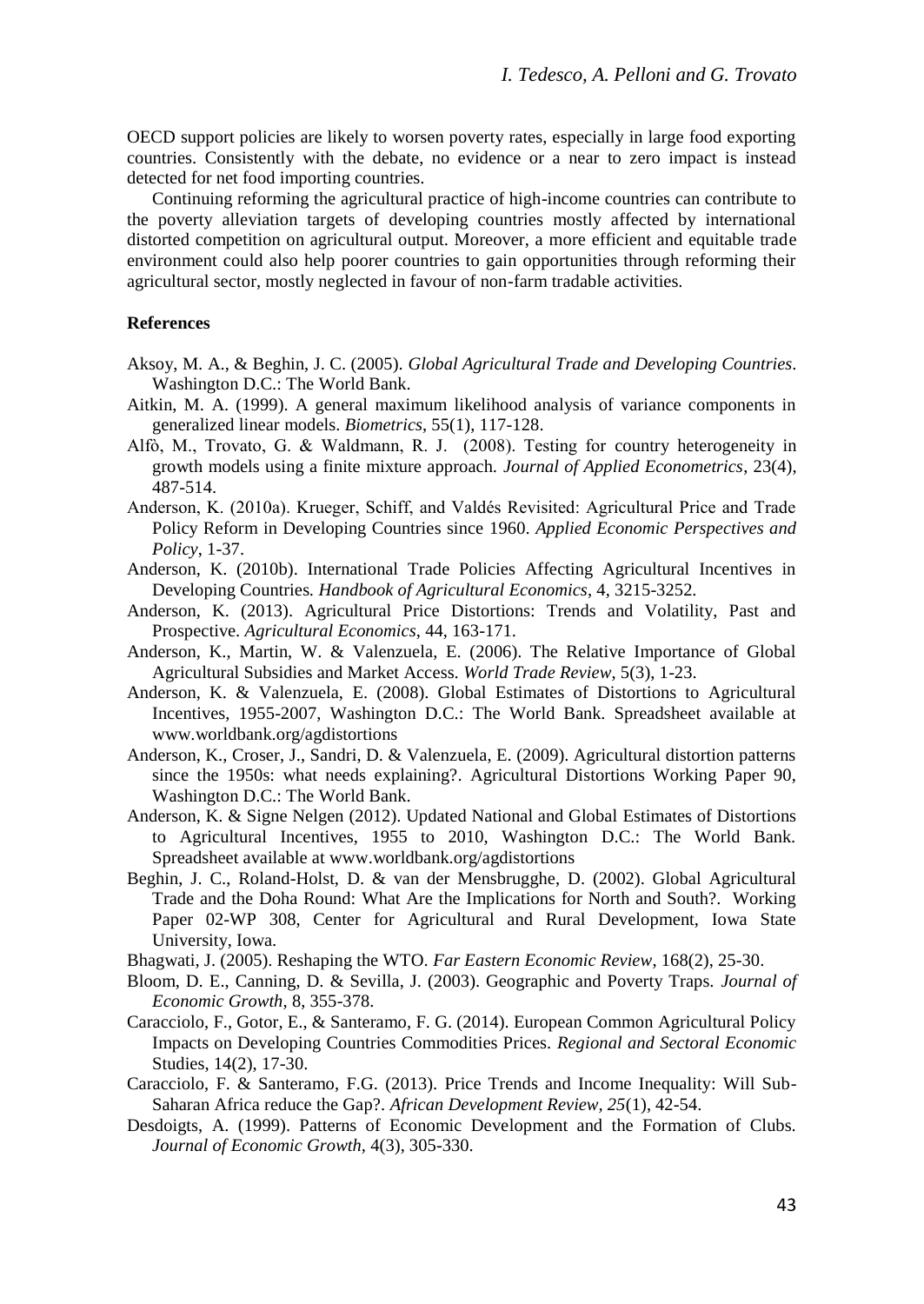- Dewbre, J., Thompson, W. & Dewbre, J. (2007). Consistency or Conflict in OECD Agriculture trade and Aid Policies. *American Journal of Agriculture Economics,* 89(5), 1161-1167.
- Diao, X., Diaz-Bonilla, E., Robinson S. & Orden, D. (2005). Tell me where it hurts, and I'll tell you who to call: Industrialized countries' agricultural policies and developing countries. MTID discussion papers 84, International Food Policy Research Institute (IFPRI), April 2005.
- Durlauf, S. N. (2001). Manifesto for a growth econometrics. *Journal of Econometrics,*  100(1), 65-69.
- Greene, W. H. (2003). Econometric Analysis. (5th ed.). London: Prentice-Hall International.
- Hebebrand, C. & Josling, T. (2011). Doha and Beyond: Continuing the reform of the International Trade System for Food and Agricultural Products. Background paper for International Food and Agricultural Trade Policy Council, Washington, D.C.
- Hertel, T. W., & Keeney, R. (2006). What Is at Stake: The Relative Importance of Import Barriers, Export Subsidies, and Domestic Support. In Agricultural Trade Reform and the Doha Development Agenda (edited by K. Anderson and W. Martin), London: Palgrave Macmillan and Washington DC: The World Bank.
- Hoechle, D. (2007). Robust standard errors for panel regressions with cross-sectional dependence. *The Stata Journal*, 7(3), 281-312.
- Krueger, A., Schiff, M., & Valdés, A. (1988). Agricultural Incentives in Developing Countries: Measuring the Effect of Sectoral and Economy-wide Policies. *World Bank Economic Review*, 2(3), 255-272.
- Grün, B. & Leisch, F. (2008). Finite mixtures of generalized linear regression models. In: Shalabh, Heumann, C. (eds.) Recent Advances in Linear Models and Related Areas, pp. 205–230. Physica Verlag, Heidelberg.
- Lledó, V., I. Yackovlev & L. Gadenne (2011). A Tale of Cyclicality, Aid Flows and Debt: Government Spending in Sub-Saharan Africa. *Journal of African Economies*, 20(5), 823- 849.
- Matthews, A. (2013). Doha Negotiation on agriculture and future of the WTO Multilateral Trade System. IIIS Discussion Paper No. 436, Trinity College, Dublin, Ireland.
- McLachlan, G. & Peel, D. (2000). Finite mixture models. Wiley Series in Probability and Statistics. Applied Probability and statistics. John Wiley & Sons.
- McMillan, M. Peterson Zwane, A. & Ashraf, N. (2005). My policies or your: Have OECD agricultural policies affected incomes in developing countries?. NBER Working Paper Series 11289.
- McMillan, M. Peterson Zwane, A. & Ashraf, N. (2007). My Policies or Yours: Does OECD Support for Agricultural Increase Poverty in Developing Countries? In Globalization and Poverty (edited by Ann Harrison), Chicago: University of Chicago Press.Ng, F. and Aksoy, M. A. (2008). Who are the Net Food Importing Countries? World Bank Policy Research Working Paper No 4457, Washington D.C.: The World Bank.
- Organisation for Economic Co-operation and Development (2008). OECD's Producer Support Estimate and Related Indicators of Agricultural Support: Concepts, Calculation, Interpretation and Use (The PSE Manual), Paris: OECD Trade and Agriculture Directorate.
- Organisation for Economic Co-operation and Development (2011). Agricultural Policy Monitoring and Evaluation 2011: OECD Countries and Emerging Economies", Paris: OECD Trade and Agriculture Directorate.
- Paap, R., Franses, P. H. & van Dijk, D. (2005). Does Africa grow slower than Asia, Latin America and the Middle East? Evidence from a new data-based classification method. *Journal of Development Economics,* 77, 553-570.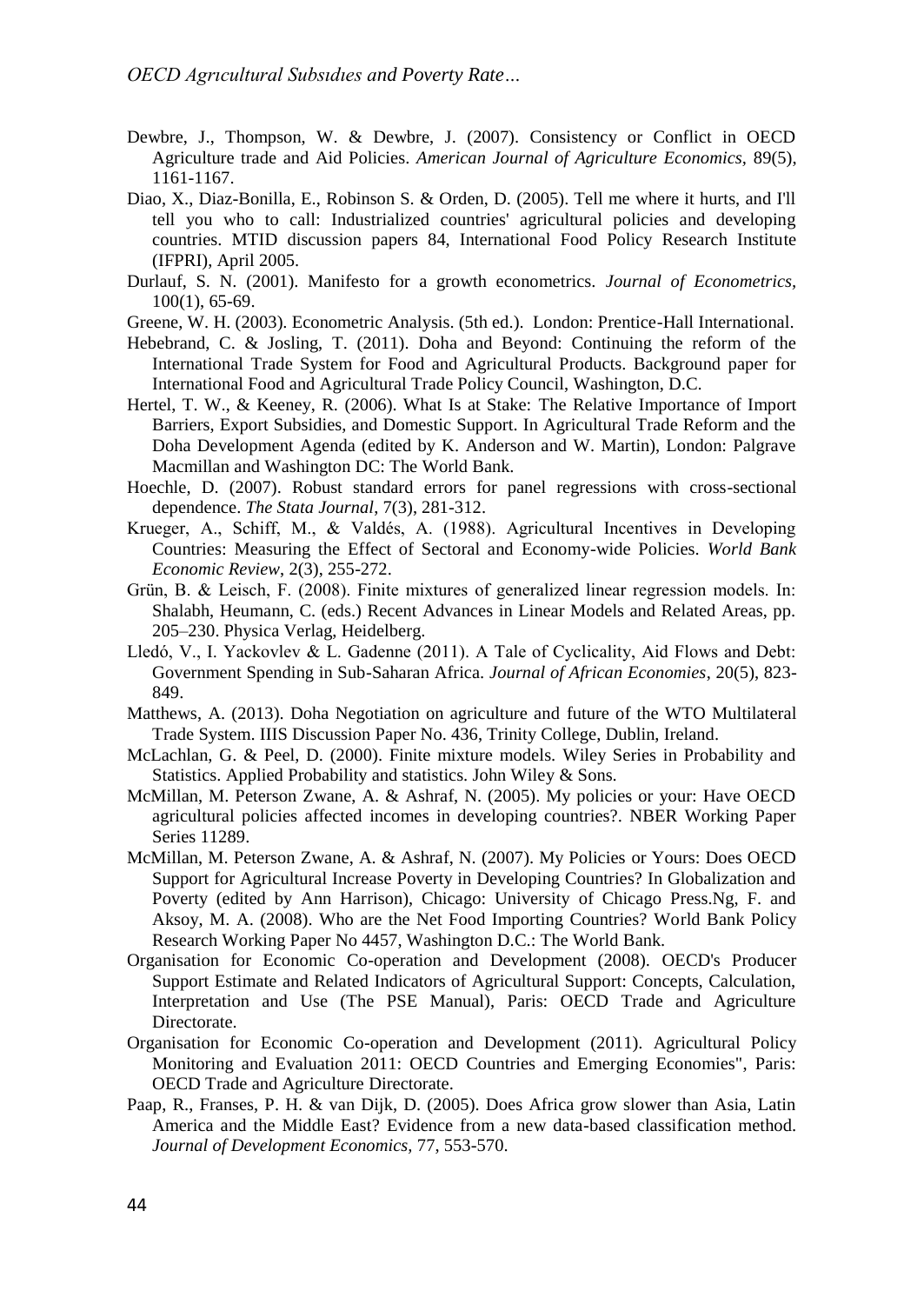- Panagariya, A. (2002). Trade and Food Security: Conceptualizing the Linkages, Conference on Trade, Agricultural Development and Food Security: The Impact of Recent Economic and Trade Policy Reform, Rome: Food and Agricultural Organization, July 11-12, 2002.
- Panagariya, A. (2005). Agricultural Liberalization and the Least Developed Countries: Six Fallacies. *The World Economy*, 28(9), 1277-1299.
- Rabe-Hesketh, S., Pickles, A. & Skrondal, A. (2001). GLLAMM Manual. Technical report 2001/01. Dept of Biostatistics and Computing, University of London, London.
- Schiff, M. & Valdés, A. (2002). Agriculture and the macroeconomy, with emphasis on developing countries. *Handbook of Agricultural Economics* 2 Part A, 1421-1454.
- Shaw, D. John (2007). World food security, a history since 1945. New York: Palgrave MacMillan.
- Stiglitz, J. & Charlton, A. (2005). Fair Trade for All. New York: Oxford University Press.
- Tyers, R. & Anderson, K. (1992). Disarray in World Food Markets: A Quantitative Assessment. Cambridge and New York: Cambridge University Press.
- Valenzuela, E., van der Mensbrugghe, D. & K. Anderson, (2009). General Equilibrium Effects of Price Distortions on Global Markets, Farm Incomes and Welfare. In Distortions to Agricultural Incentives: A Global Perspective, 1955 to 2007 (edited by K. Anderson), London: Palgrave Macmillan and Washington DC: The World Bank.
- World Bank (2007). The World Development Report 2008: Agriculture for Development, Washington D.C.: The World Bank.
- World Bank (2012). World Development Indicators, Washington D.C.: The World Bank. Spreadsheet available at http://data.worldbank.org/data-catalog/world-developmentindicators
- Yang, B. (2008). Does democracy lower growth volatility? A dynamic panel analysis. *Journal of Macroeconomics,* 30(1), 562-574.

#### **Appendix 1. List of Countries**

 $\overline{\phantom{a}}$ 

List of countries included in the sample (67 in total), classified by income level (according to 2011 GNI per capita, the World Bank)

**Low-income economies (1,025 USD or less)** (18): Bangladesh, Burkina Faso, Burundi, Cambodia, Central African Republic, Gambia, Guinea-Bissau, Kenya, Madagascar, Malawi, Mali, Mauritania, Mozambique, Nepal, Niger, Rwanda, Tanzania, Uganda.

**Lower-middle-income economies (1,026 USD to 4,035 USD)** (25): Albania, Bolivia, Cameroon, Cote d'Ivoire, Egypt, El Salvador, Fiji, Ghana, Guatemala, Honduras, Indonesia, India, Lao PDR, Lesotho, Morocco, Nicaragua, Nigeria, Pakistan, Paraguay, Philippines, Senegal, Sri Lanka, Swaziland, Vietnam, Zambia.

**Upper-middle-income economies (4,036 USD to 12,475 USD)** (24): Algeria, Argentina, Botswana, Brazil, Bulgaria, China, Colombia, Costa Rica, Dominican Republic, Ecuador, Iran, Jamaica, Jordan, Malaysia, Mexico, Panama, Peru, Romania, South Africa, Thailand, Tunisia, Turkey, Uruguay, Venezuela.

**OECD countries** (20): Australia, Austria, Canada, Denmark, Finland, France, Germany, Iceland, Ireland, Italy, Japan, Netherland, New Zealand, Norway, Portugal, Spain, Sweden, Switzerland, United Kingdom, United States.

Cairns Group<sup>1</sup> (15): Argentina, Bolivia, Brazil, Colombia, Costa Rica, Guatemala, Indonesia, Malaysia, Pakistan, Paraguay, Peru, Philippines, South Africa, Thailand, Uruguay.

<sup>&</sup>lt;sup>1</sup> OECD countries included in the OECDpolicy index calculation are excluded from this list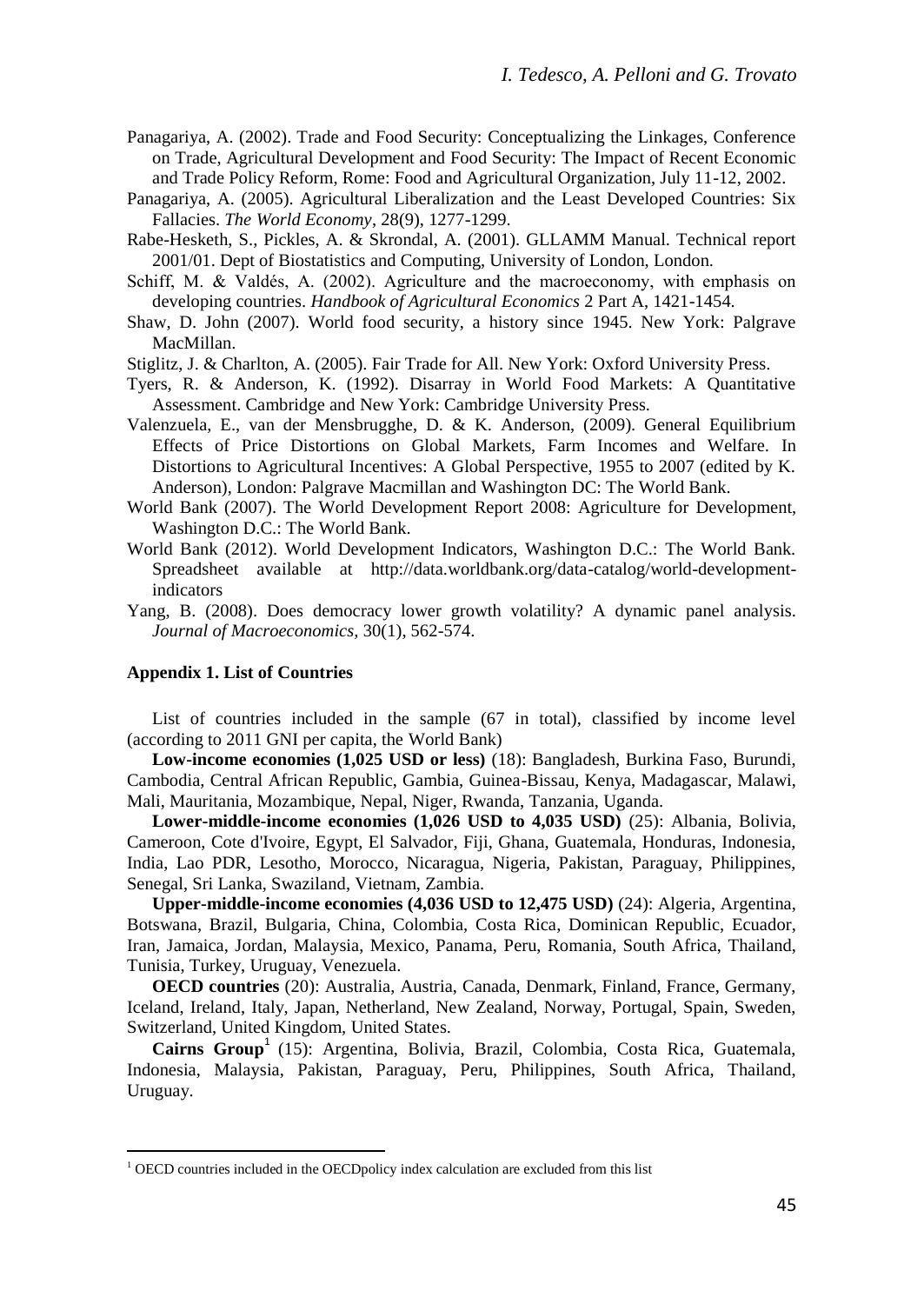**Historical net food importers** (29): Algeria, Bangladesh, Burundi, Central African Republic, Dominican Republic, Egypt, El Salvador, Fiji, Gambia, Ghana, Guinea-Bissau, Iran, Jamaica, Jordan, Lao PDR, Lesotho, Malawi, Mali, Mauritania, Mozambique, Niger, Nigeria, Panama, Romania, Rwanda, Sri Lanka, Tunisia, Uganda, Venezuela.

| Country                  | Net Food Trade Status  | Net Agriculture Trade Status |
|--------------------------|------------------------|------------------------------|
| Albania                  | Exporter/Importer      | Importer                     |
| Algeria                  | Importer               | Importer                     |
| Argentina                | Exporter               | Exporter                     |
| Bangladesh               | Importer               | Importer                     |
| <b>Bolivia</b>           | Importer/Exporter      | Exporter                     |
| Botswana                 | Importer/Exporter      | Importer                     |
| <b>Brazil</b>            | <b>Mostly Exporter</b> | Exporter                     |
| Bulgaria                 | Exporter               | Exporter                     |
| <b>Burkina Faso</b>      | Importer/Exporter      | Exporter                     |
| Burundi                  | Importer               | Exporter                     |
| Cambodia                 | Exporter/Importer      | Exporter                     |
| Cameroon                 | Exporter               | Exporter                     |
| Central African Republic | Importer               | Exporter                     |
| China                    | Exporter               | Importer                     |
| Colombia                 | Exporter               | Exporter                     |
| Costa Rica               | Exporter               | Exporter                     |
| Cote d'Ivoire            | Importer/Exporter      | Exporter                     |
| Dominican Republic       | Importer               | <b>Mostly Importer</b>       |
| Ecuador                  | Exporter               | Exporter                     |
| Egypt, Arab Rep.         | Importer               | Importer                     |
| El Salvador              | Importer               | <b>Mostly Exporter</b>       |
| Fiji                     | Importer               | Exporter                     |
| Gambia, The              | Importer               | Importer                     |
| Ghana                    | Importer               | Exporter                     |
| Guatemala                | Exporter               | Exporter                     |
| Guinea-Bissau            | Importer               | Exporter                     |
| Honduras                 | Exporter               | Exporter                     |
| India                    | Importer/Exporter      | Exporter                     |
| Indonesia                | Importer               | Exporter                     |
| Iran, Islamic Rep.       | Importer               | Importer                     |
| Jamaica                  | Importer               | Importer                     |
| Jordan                   | Importer               | Importer                     |

**Appendix 2. Countries Agricultural Trade Status**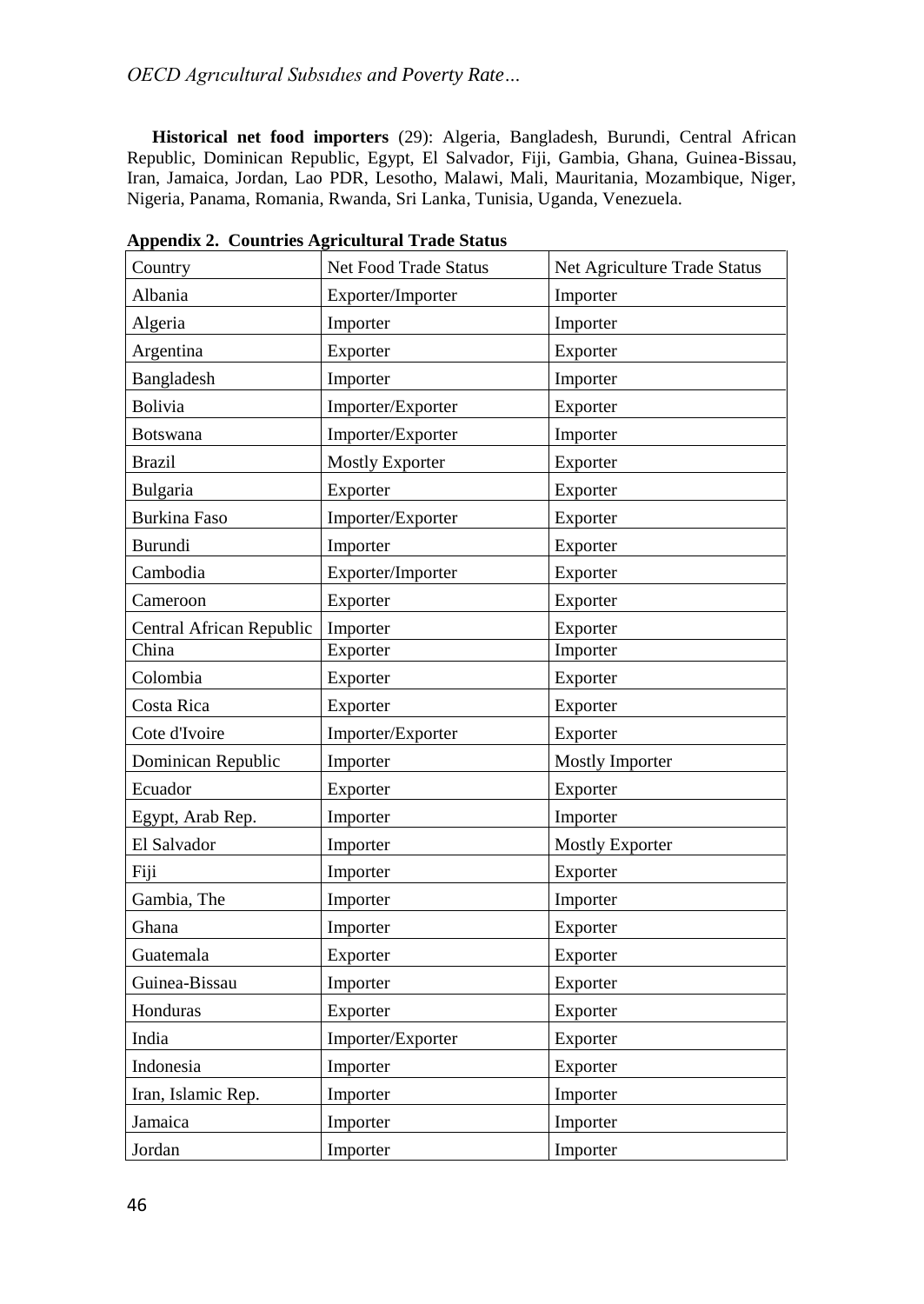| Kenya         | Importer/Exporter          | Exporter          |
|---------------|----------------------------|-------------------|
| Lao PDR       | Importer                   | Importer/Exporter |
| Lesotho       | Importer                   | Importer          |
| Madagascar    | Exporter                   | Exporter          |
| Malawi        | Importer                   | Exporter          |
| Malaysia      | Importer                   | Exporter          |
| Mali          | Importer                   | Exporter          |
| Mauritania    | Importer                   | Importer          |
| Mexico        | Changing status            | Importer          |
| Morocco       | Exporter                   | Importer          |
| Mozambique    | Importer                   | Exporter/Importer |
| Nepal         | Exporter/Importer          | Exporter/Importer |
| Nicaragua     | Exporter                   | Exporter          |
| Niger         | Importer                   | Exporter          |
| Nigeria       | Importer                   | Importer          |
| Pakistan      | Importer                   | Importer          |
| Panama        | Importer                   | Importer          |
| Paraguay      | Exporter                   | Exporter          |
| Peru          | Exporter/Importer/Exporter | Exporter          |
| Philippines   | Exporter/Importer          | Exporter/Importer |
| Romania       | Importer                   | Importer          |
| Rwanda        | Importer                   | Exporter          |
| Senegal       | Exporter/Importer          | Exporter/Importer |
| South Africa  | Exporter                   | Exporter          |
| Sri Lanka     | Importer                   | Exporter          |
| Swaziland     | Exporter                   | Exporter          |
| Tanzania      | <b>Mostly Importer</b>     | Exporter          |
| Thailand      | Exporter                   | Exporter          |
| Tunisia       | Importer                   | Importer          |
| Turkey        | Exporter                   | Exporter          |
| Uganda        | Importer                   | Exporter          |
| Uruguay       | Exporter                   | Exporter          |
| Venezuela, RB | Importer                   | Importer          |
| Vietnam       | Importer/Exporter          | Importer/Exporter |
| Zambia        | Importer                   | Exporter          |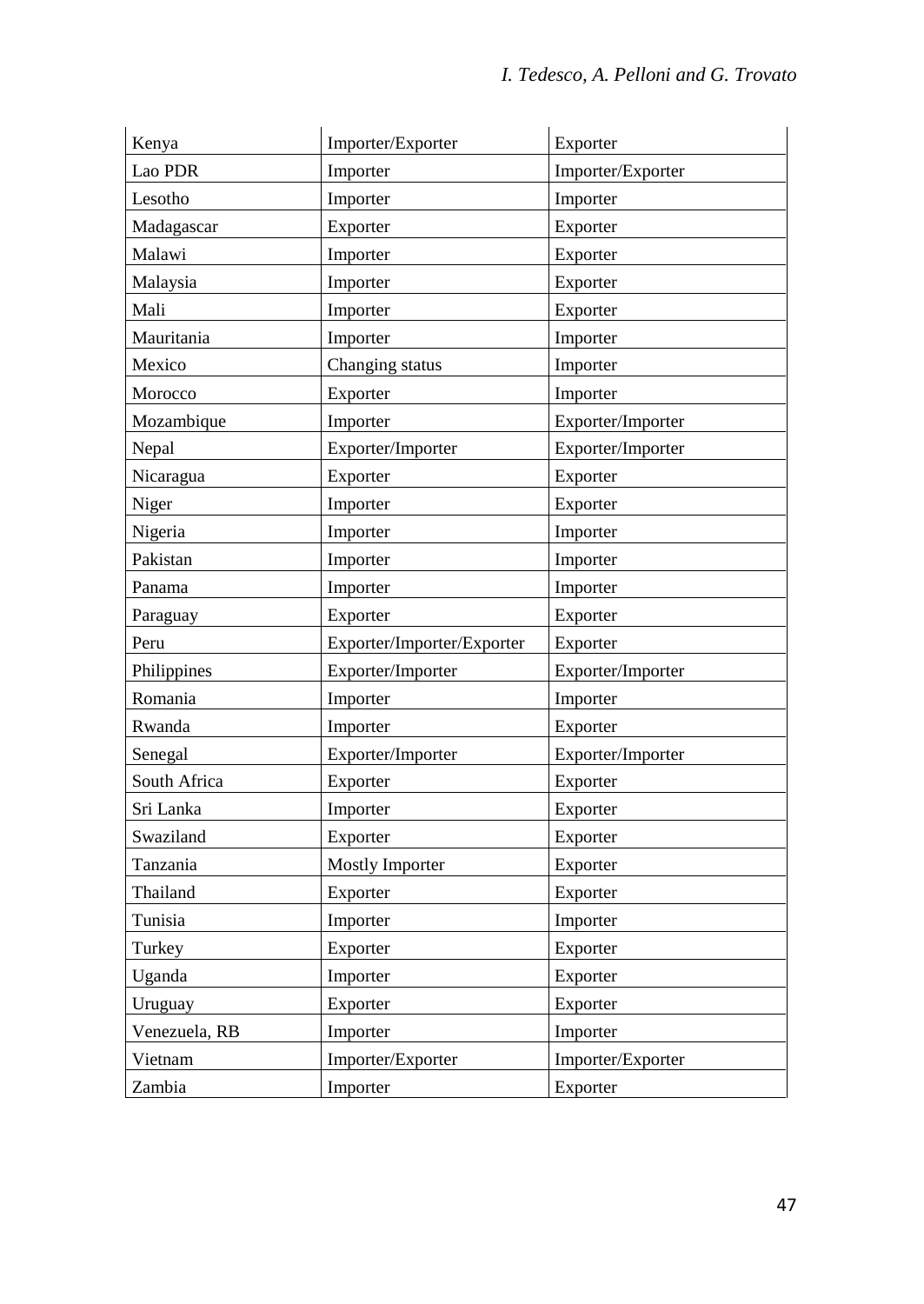## **Appendix 3. OECD database**

To calculate the index that weighted OECD agricultural support, McMillan et al. (2005, 2007) used three types of indicators: the Producer Support Estimates (PSEs), the Producer Nominal Protection Coefficients (NPCs) and the Nominal Assistance Coefficients (NACs). The PSEs calculate the annual monetary value of gross transfers from consumers and taxpayers to the agricultural producers, measured at farm gate level and arising from policies that support agriculture. The NACs are derived by the division of the value of gross farm receipts (including support) by the value of gross farm production at the border price (the international price). The NPCs are instead the ratios of average price received by the producer at the farm gate level (including payments per tonne of current output) and the border price (OECD, 2008). No support (i.e. no agriculture distortion) is implicitly indicated with a NPC equal to 1. OECD agricultural support was reported for selected commodities such as wheat, maize, rice, other grains, oilseed, sugar, milk, beef, sheep meat, wool, pig meat, poultry and eggs. Cotton is not included in their analysis.

| Variable           | Definition and Source                                              |
|--------------------|--------------------------------------------------------------------|
| Head count poverty | Percentage of the population living on less than 1,25 USD a day at |
| rate               | 2005 international prices, World Development Indicators (WDI),     |
|                    | The World Bank                                                     |
| SOI anomaly        | Southern Oscillation Index anomaly average measured in January     |
|                    | and June. National Oceanic and Atmospheric Administration          |
|                    | available<br>(NOAA).<br>Spreadsheet<br>at                          |
|                    | http://www.cpc.ncep.noaa.gov/data/indices/                         |
| OECD policy        | See details                                                        |
| Inflation          | consumer prices (annual %), World Development<br>Inflation.        |
|                    | Indicators (WDI), The World Bank                                   |
| Trade              | Trade openness is the sum of exports and imports of goods and      |
|                    | services measured as percentage of GDP, World Development          |
|                    | Indicators (WDI), The World Bank                                   |
| Democracy (polity) | Difference between a democracy index (0-10) and an autocracy       |
| score)             | index (0-10), Polity IV Project. Spreadsheet available at          |
|                    | http://www.systemicpeace.org/polity/polity4.htm                    |

### **Appendix 4. List of variables**

 $\overline{\phantom{a}}$ 

<sup>&</sup>lt;sup>i</sup>The sample also includes some economies that recently became members of the OECD.

iiWe exclude from this sample Australia and New Zealand that are included in the sample of the OECD countries. iiiThey calculated the total food import and export in monetary terms, including all the commodities present in the categories: Meat and Dairy Products, Grains and Cereals, Vegetables and Fruits (Standard International Trade Classification (SITC) Rev.2). Ng & Aksoy (2008), however, do not consider the data before the '80s, which we calculate by adopting their same methodology using UN COMTRADE data.

<sup>&</sup>lt;sup>iv</sup>All agricultural commodities include Raw Food (Meat and Dairy Products, Grains and Cereals, Vegetable and Fruits), Cash Crops (Figs and Nuts, Tropical Products, Feeds, Oilseeds and Tobacco), Other Food (Processed and Seafood) and Non-Food (Agricultural Raw Materials) (Ng & Aksoy, 2008; elaboration based on UN COMTRADE Statistics).

<sup>v</sup>This World Bank's research project includes Nominal Rates of Assistance to producers, or NRAs, together with a set of Consumer Tax Equivalents, or CTEs, for farm products and a set of Relative Rates of Assistance to farmers, initially for 75 focus countries and the database expanded to 82 countries.